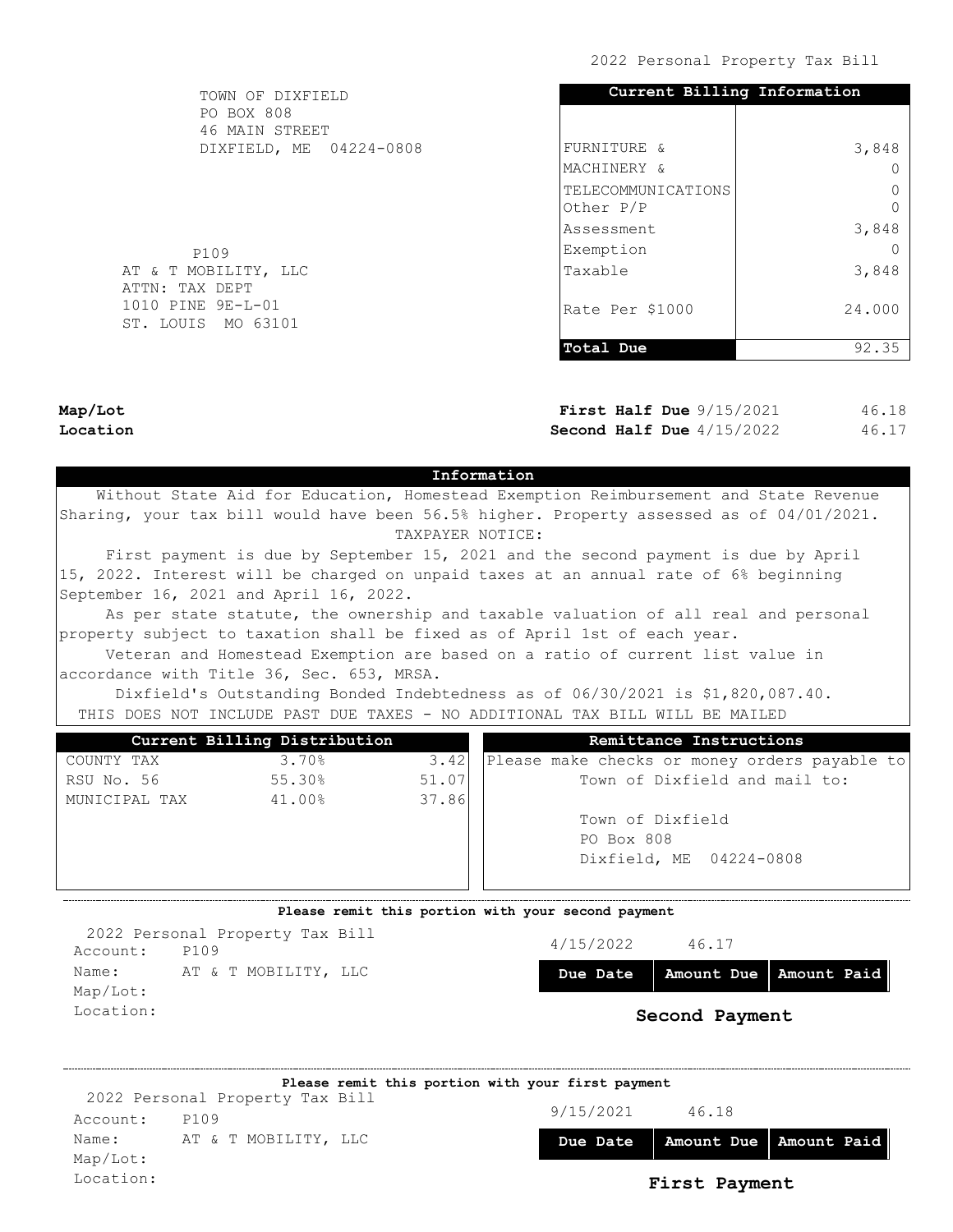| TOWN OF DIXFIELD                         | Current Billing Information     |           |
|------------------------------------------|---------------------------------|-----------|
| PO BOX 808<br>46 MAIN STREET             |                                 |           |
| DIXFIELD, ME 04224-0808                  | FURNITURE &                     |           |
|                                          | MACHINERY &                     | 858,486   |
|                                          | TELECOMMUNICATIONS<br>Other P/P |           |
|                                          | Assessment                      | 858,486   |
| P62                                      | Exemption                       |           |
| CANTON MOUNTAIN WIND<br>549 SOUTH STREET | Taxable                         | 858,486   |
| QUINCY MA 02169                          | Rate Per \$1000                 | 24.000    |
|                                          | Total Due                       | 20,603.66 |

Map/Lot Location

First Half Due  $9/15/2021$ Second Half Due  $4/15/2022$ 10,301.83 10,301.83

### Information

 Without State Aid for Education, Homestead Exemption Reimbursement and State Revenue Sharing, your tax bill would have been 56.5% higher. Property assessed as of 04/01/2021. TAXPAYER NOTICE:

 First payment is due by September 15, 2021 and the second payment is due by April 15, 2022. Interest will be charged on unpaid taxes at an annual rate of 6% beginning September 16, 2021 and April 16, 2022.

 As per state statute, the ownership and taxable valuation of all real and personal property subject to taxation shall be fixed as of April 1st of each year.

 Veteran and Homestead Exemption are based on a ratio of current list value in accordance with Title 36, Sec. 653, MRSA.

 Dixfield's Outstanding Bonded Indebtedness as of 06/30/2021 is \$1,820,087.40. THIS DOES NOT INCLUDE PAST DUE TAXES - NO ADDITIONAL TAX BILL WILL BE MAILED

|               | Current Billing Distribution |            | Remittance Instructions                       |
|---------------|------------------------------|------------|-----------------------------------------------|
| COUNTY TAX    | 3.70%                        | 762.34     | Please make checks or money orders payable to |
| RSU No. 56    | 55.30%                       | 11, 393.82 | Town of Dixfield and mail to:                 |
| MUNICIPAL TAX | 41.00%                       | 8,447.50   |                                               |
|               |                              |            | Town of Dixfield                              |
|               |                              |            | PO Box 808                                    |
|               |                              |            | Dixfield, ME 04224-0808                       |
|               |                              |            |                                               |
|               |                              |            |                                               |

#### Please remit this portion with your second payment

Account: P62 Name: CANTON MOUNTAIN WIND Map/Lot: Location: 2022 Personal Property Tax Bill

| 4/15/2022 | 10,301.83 |
|-----------|-----------|
|-----------|-----------|

Due Date | Amount Due | Amount Paid

|           |                                 | Please remit this portion with your first payment |           |               |                          |
|-----------|---------------------------------|---------------------------------------------------|-----------|---------------|--------------------------|
|           | 2022 Personal Property Tax Bill |                                                   |           |               |                          |
| Account:  | P62                             |                                                   | 9/15/2021 | 10,301.83     |                          |
| Name:     | CANTON MOUNTAIN WIND            |                                                   | Due Date  |               | Amount Due   Amount Paid |
| Map/Lot:  |                                 |                                                   |           |               |                          |
| Location: |                                 |                                                   |           | First Payment |                          |
|           |                                 |                                                   |           |               |                          |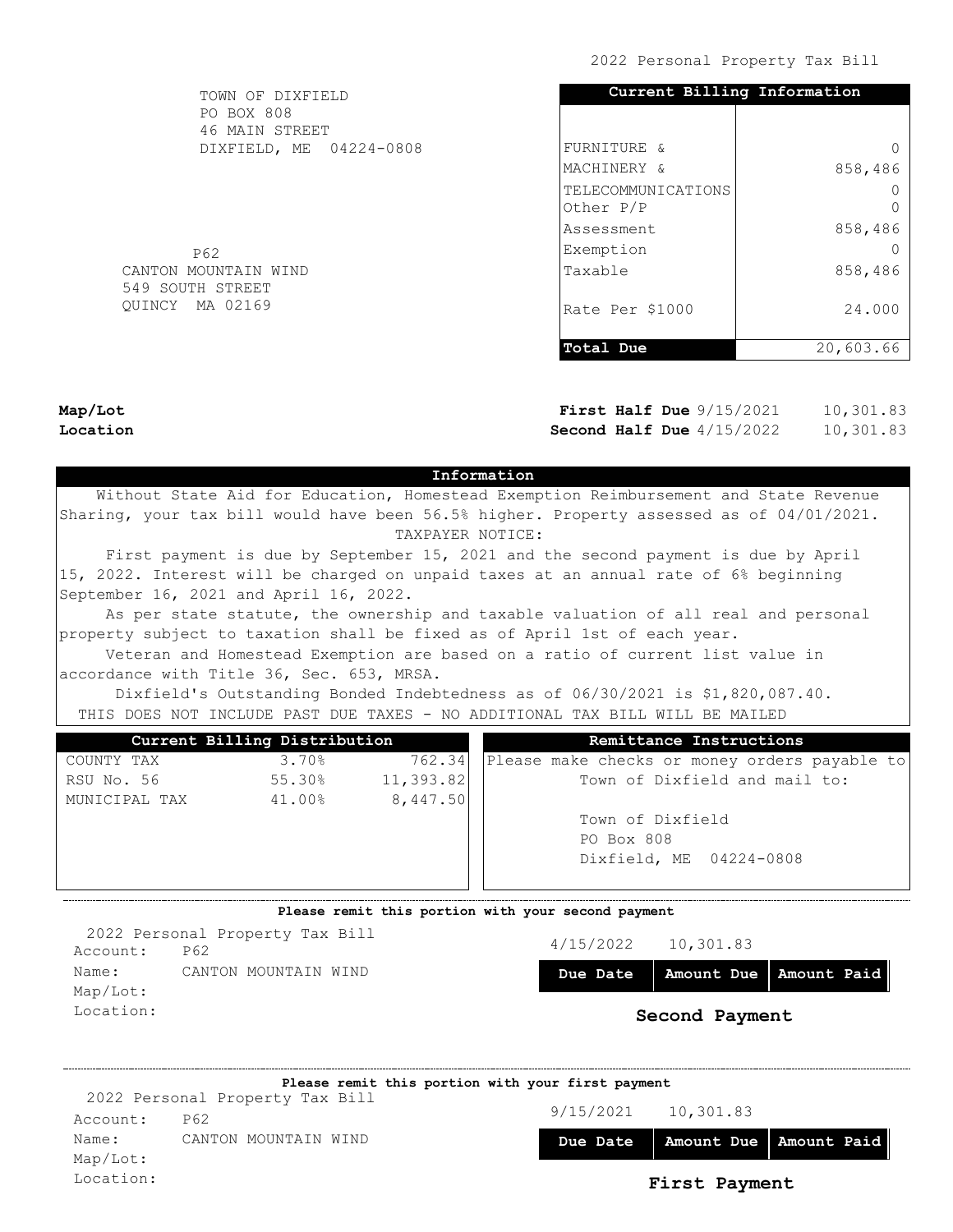| TOWN OF DIXFIELD<br>PO BOX 808           | Current Billing Information |        |
|------------------------------------------|-----------------------------|--------|
| 46 MAIN STREET                           |                             |        |
| DIXFIELD, ME 04224-0808                  | FURNITURE &                 |        |
|                                          | MACHINERY &                 | 9,472  |
|                                          | TELECOMMUNICATIONS          |        |
|                                          | Other P/P                   |        |
|                                          | lAssessment                 | 9,472  |
| P101                                     | Exemption                   |        |
| CONSOLIDATED COMMUNICATIONS OF NO NE CO, | Taxable                     | 9,472  |
| 770 ELM STREET                           |                             |        |
| MANCHESTER NH 03101                      | lRate Per \$1000            | 24.000 |
|                                          |                             |        |
|                                          | Total Due                   | 227.33 |

Map/Lot Location

First Half Due  $9/15/2021$ Second Half Due  $4/15/2022$ 113.67 113.66

### Information

 Without State Aid for Education, Homestead Exemption Reimbursement and State Revenue Sharing, your tax bill would have been 56.5% higher. Property assessed as of 04/01/2021. TAXPAYER NOTICE:

 First payment is due by September 15, 2021 and the second payment is due by April 15, 2022. Interest will be charged on unpaid taxes at an annual rate of 6% beginning September 16, 2021 and April 16, 2022.

 As per state statute, the ownership and taxable valuation of all real and personal property subject to taxation shall be fixed as of April 1st of each year.

 Veteran and Homestead Exemption are based on a ratio of current list value in accordance with Title 36, Sec. 653, MRSA.

 Dixfield's Outstanding Bonded Indebtedness as of 06/30/2021 is \$1,820,087.40. THIS DOES NOT INCLUDE PAST DUE TAXES - NO ADDITIONAL TAX BILL WILL BE MAILED

|               | Current Billing Distribution |        | Remittance Instructions                       |  |  |  |
|---------------|------------------------------|--------|-----------------------------------------------|--|--|--|
| COUNTY TAX    | 3.70%                        | 8.41   | Please make checks or money orders payable to |  |  |  |
| RSU No. 56    | 55.30%                       | 125.71 | Town of Dixfield and mail to:                 |  |  |  |
| MUNICIPAL TAX | 41.00%                       | 93.21  |                                               |  |  |  |
|               |                              |        | Town of Dixfield                              |  |  |  |
|               |                              |        | PO Box 808                                    |  |  |  |
|               |                              |        | Dixfield, ME 04224-0808                       |  |  |  |
|               |                              |        |                                               |  |  |  |
|               |                              |        |                                               |  |  |  |

### Please remit this portion with your second payment

|           | 2022 Personal Property Tax Bill |                                     |           |                |                                     |
|-----------|---------------------------------|-------------------------------------|-----------|----------------|-------------------------------------|
| Account:  | P101                            |                                     | 4/15/2022 | 113.66         |                                     |
| Name:     |                                 | CONSOLIDATED COMMUNICATIONS OF NO 1 |           |                | Due Date   Amount Due   Amount Paid |
| Map/Lot:  |                                 |                                     |           |                |                                     |
| Location: |                                 |                                     |           | Second Payment |                                     |
|           |                                 |                                     |           |                |                                     |

9/15/2021 113.67 Due Date | Amount Due | Amount Paid Account: P101 Name: CONSOLIDATED COMMUNICATIONS OF NO NET Map/Lot: Location: First Payment Please remit this portion with your first payment 2022 Personal Property Tax Bill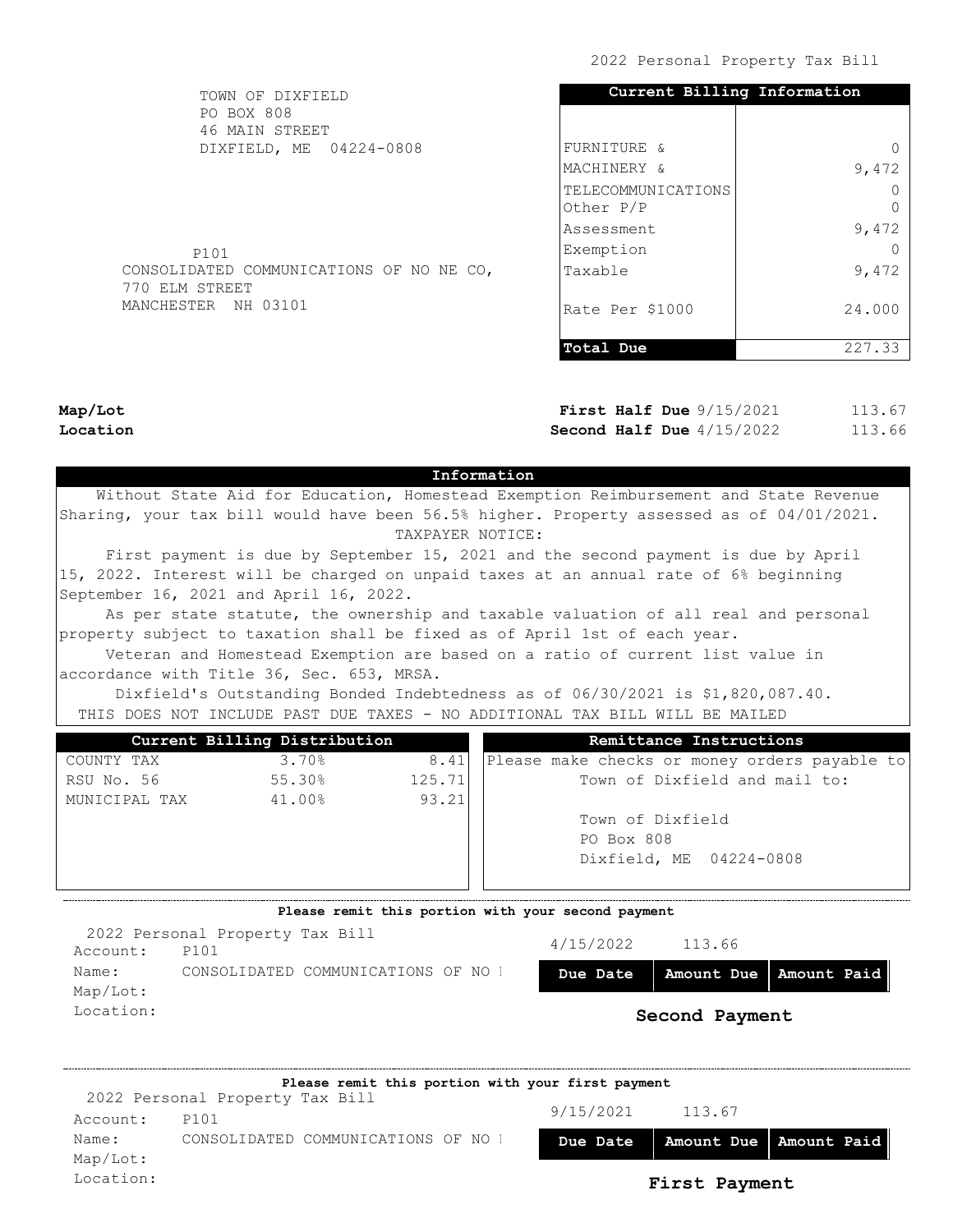| TOWN OF DIXFIELD<br>PO BOX 808           | Current Billing Information     |        |
|------------------------------------------|---------------------------------|--------|
| 46 MAIN STREET                           |                                 |        |
| DIXFIELD, ME 04224-0808                  | FURNITURE &                     |        |
|                                          | MACHINERY &                     | 22,204 |
|                                          | TELECOMMUNICATIONS<br>Other P/P |        |
|                                          | lAssessment                     | 22,204 |
| P24                                      | Exemption                       |        |
| DIRECT TV, LLC<br>ATTN PROPERTY TAX DEPT | Taxable                         | 22,204 |
| 1010 PINE, 9E-L-01<br>ST LOUIS MO 63101  | Rate Per \$1000                 | 24,000 |
|                                          | Total Due                       | 532.90 |

Map/Lot Location

First Half Due  $9/15/2021$ Second Half Due  $4/15/2022$ 266.45 266.45

### Information

 Without State Aid for Education, Homestead Exemption Reimbursement and State Revenue Sharing, your tax bill would have been 56.5% higher. Property assessed as of 04/01/2021. TAXPAYER NOTICE:

 First payment is due by September 15, 2021 and the second payment is due by April 15, 2022. Interest will be charged on unpaid taxes at an annual rate of 6% beginning September 16, 2021 and April 16, 2022.

 As per state statute, the ownership and taxable valuation of all real and personal property subject to taxation shall be fixed as of April 1st of each year.

 Veteran and Homestead Exemption are based on a ratio of current list value in accordance with Title 36, Sec. 653, MRSA.

 Dixfield's Outstanding Bonded Indebtedness as of 06/30/2021 is \$1,820,087.40. THIS DOES NOT INCLUDE PAST DUE TAXES - NO ADDITIONAL TAX BILL WILL BE MAILED

|               | Current Billing Distribution |        | Remittance Instructions                       |
|---------------|------------------------------|--------|-----------------------------------------------|
| COUNTY TAX    | 3.70%                        | 19.72  | Please make checks or money orders payable to |
| RSU No. 56    | 55.30%                       | 294.69 | Town of Dixfield and mail to:                 |
| MUNICIPAL TAX | 41.00%                       | 218.49 |                                               |
|               |                              |        | Town of Dixfield                              |
|               |                              |        | PO Box 808                                    |
|               |                              |        | Dixfield, ME 04224-0808                       |
|               |                              |        |                                               |

### Please remit this portion with your second payment

4/15/2022 266.45 Due Date | Amount Due | Amount Paid Second Payment Account: P24 Name: DIRECT TV, LLC Map/Lot: Location: 2022 Personal Property Tax Bill

9/15/2021 266.45 Due Date Amount Due Amount Paid Account: P24 Name: DIRECT TV, LLC Map/Lot: Location: First Payment Please remit this portion with your first payment 2022 Personal Property Tax Bill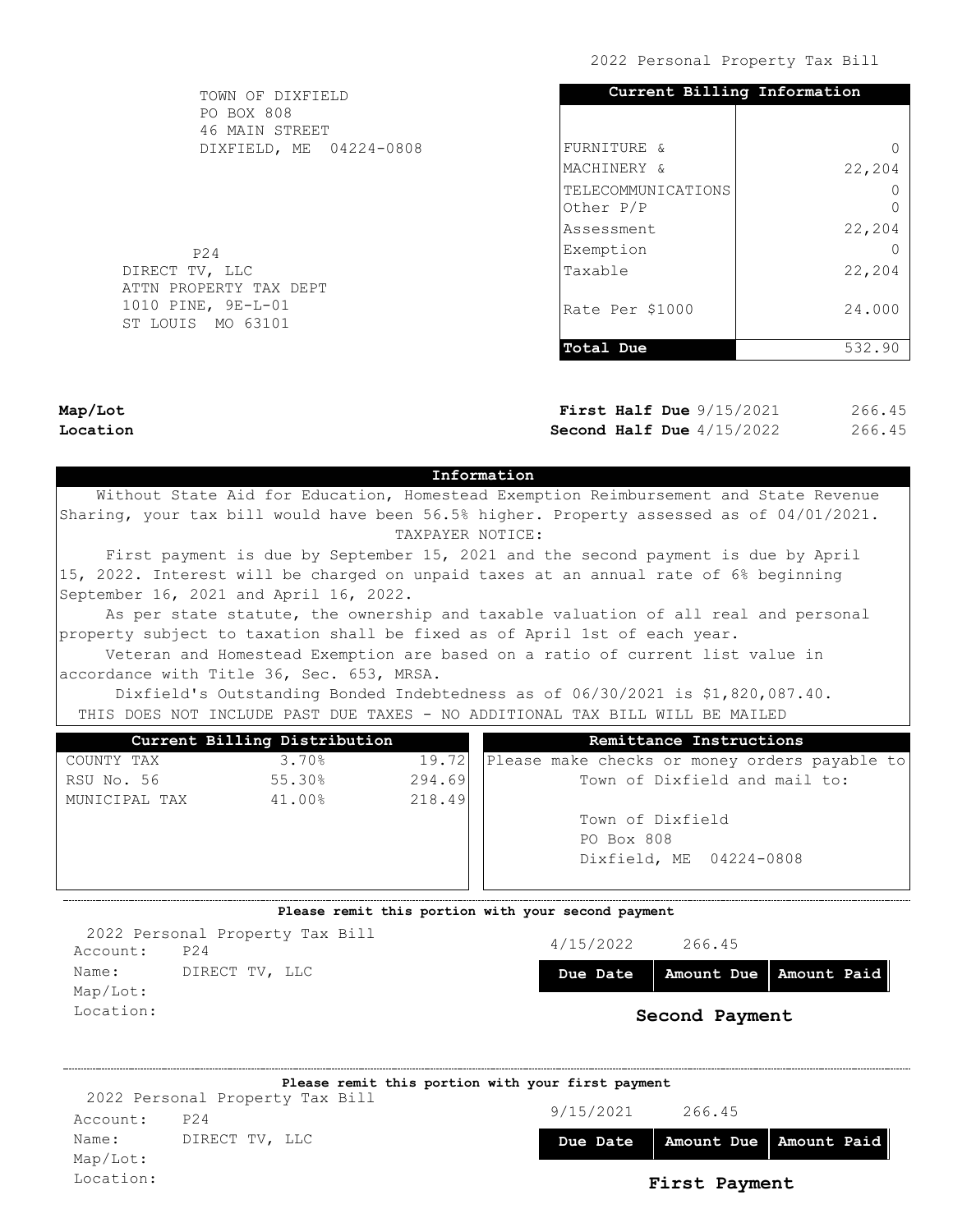| TOWN OF DIXFIELD             | Current Billing Information     |          |
|------------------------------|---------------------------------|----------|
| PO BOX 808<br>46 MAIN STREET |                                 |          |
| DIXFIELD, ME 04224-0808      | FURNITURE &                     |          |
|                              | MACHINERY &                     | 4,830    |
|                              | TELECOMMUNICATIONS<br>Other P/P | $\Omega$ |
|                              | lAssessment                     | 4,830    |
| P <sub>2</sub>               | Exemption                       |          |
| DISH NETWORK, LLC            | Taxable                         | 4,830    |
|                              | Rate Per \$1000                 | 24.000   |
|                              | Total Due                       | 115.92   |

Map/Lot Location

First Half Due  $9/15/2021$ Second Half Due  $4/15/2022$ 57.96 57.96

## Information

 Without State Aid for Education, Homestead Exemption Reimbursement and State Revenue Sharing, your tax bill would have been 56.5% higher. Property assessed as of 04/01/2021. TAXPAYER NOTICE:

 First payment is due by September 15, 2021 and the second payment is due by April 15, 2022. Interest will be charged on unpaid taxes at an annual rate of 6% beginning September 16, 2021 and April 16, 2022.

 As per state statute, the ownership and taxable valuation of all real and personal property subject to taxation shall be fixed as of April 1st of each year.

 Veteran and Homestead Exemption are based on a ratio of current list value in accordance with Title 36, Sec. 653, MRSA.

 Dixfield's Outstanding Bonded Indebtedness as of 06/30/2021 is \$1,820,087.40. THIS DOES NOT INCLUDE PAST DUE TAXES - NO ADDITIONAL TAX BILL WILL BE MAILED

| Please make checks or money orders payable to |
|-----------------------------------------------|
|                                               |
|                                               |
|                                               |
|                                               |
|                                               |
|                                               |
|                                               |

### Please remit this portion with your second payment

4/15/2022 57.96 Due Date | Amount Due | Amount Paid Second Payment Account: P2 Name: DISH NETWORK, LLC Map/Lot: Location: 2022 Personal Property Tax Bill

|           | Please remit this portion with your first payment |           |               |                          |
|-----------|---------------------------------------------------|-----------|---------------|--------------------------|
|           | 2022 Personal Property Tax Bill                   |           |               |                          |
| Account:  | P <sub>2</sub>                                    | 9/15/2021 | 57.96         |                          |
| Name:     | DISH NETWORK, LLC                                 | Due Date  |               | Amount Due   Amount Paid |
| Map/Lot:  |                                                   |           |               |                          |
| Location: |                                                   |           | First Payment |                          |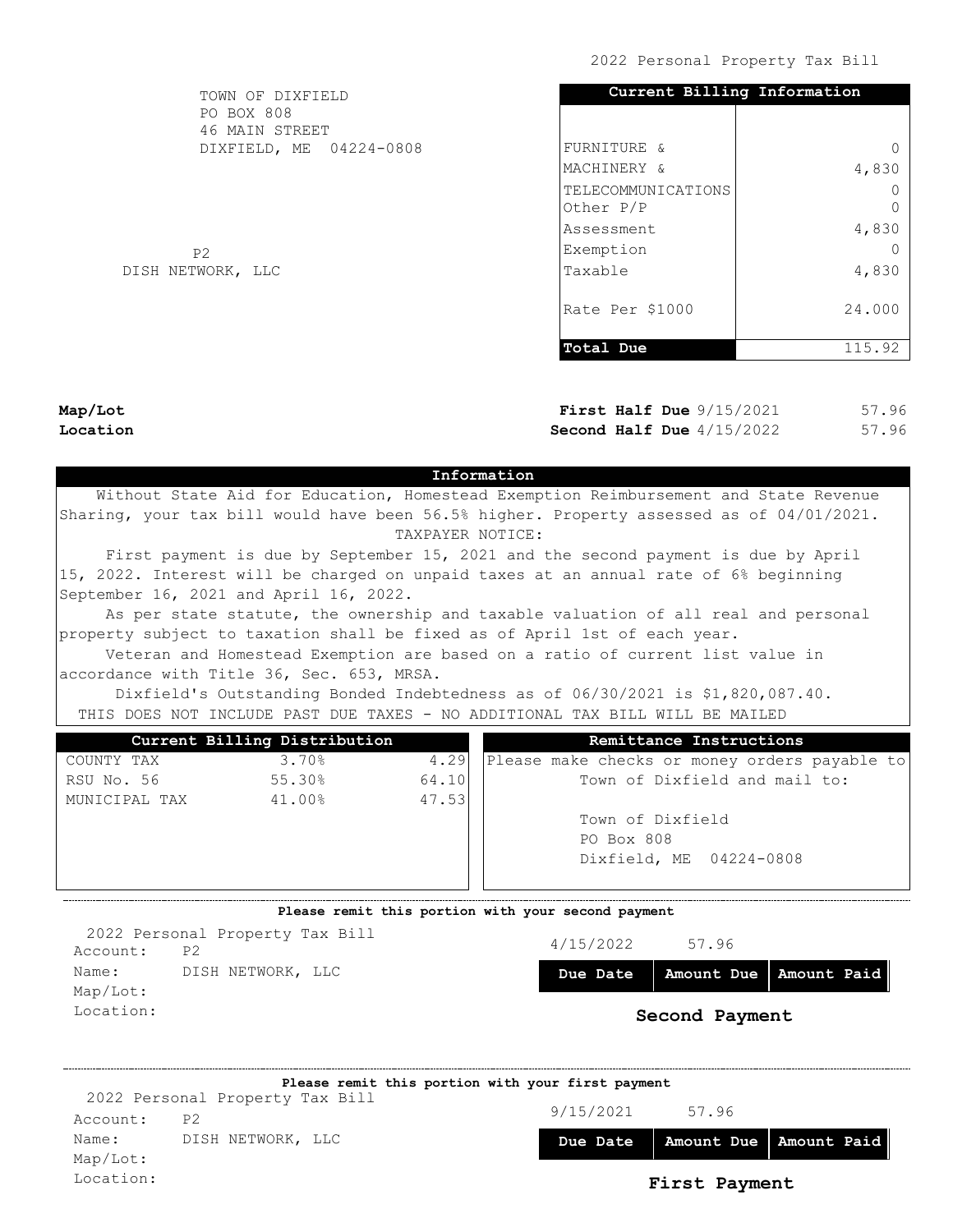| FURNITURE &<br>MACHINERY & | 7,500  |
|----------------------------|--------|
|                            |        |
|                            |        |
|                            |        |
| TELECOMMUNICATIONS         |        |
| Other P/P                  |        |
| lAssessment                | 7,500  |
| Exemption                  |        |
| Taxable                    | 7,500  |
| Rate Per \$1000            | 24.000 |
| Total Due                  | 180.00 |
|                            |        |

Map/Lot Location

First Half Due  $9/15/2021$ Second Half Due  $4/15/2022$ 90.00 90.00

# Information

 Without State Aid for Education, Homestead Exemption Reimbursement and State Revenue Sharing, your tax bill would have been 56.5% higher. Property assessed as of 04/01/2021. TAXPAYER NOTICE:

 First payment is due by September 15, 2021 and the second payment is due by April 15, 2022. Interest will be charged on unpaid taxes at an annual rate of 6% beginning September 16, 2021 and April 16, 2022.

 As per state statute, the ownership and taxable valuation of all real and personal property subject to taxation shall be fixed as of April 1st of each year.

 Veteran and Homestead Exemption are based on a ratio of current list value in accordance with Title 36, Sec. 653, MRSA.

 Dixfield's Outstanding Bonded Indebtedness as of 06/30/2021 is \$1,820,087.40. THIS DOES NOT INCLUDE PAST DUE TAXES - NO ADDITIONAL TAX BILL WILL BE MAILED

|               | Current Billing Distribution |       | Remittance Instructions                       |
|---------------|------------------------------|-------|-----------------------------------------------|
| COUNTY TAX    | 3.70%                        | 6.66  | Please make checks or money orders payable to |
| RSU No. 56    | 55.30%                       | 99.54 | Town of Dixfield and mail to:                 |
| MUNICIPAL TAX | 41.00%                       | 73.80 |                                               |
|               |                              |       | Town of Dixfield                              |
|               |                              |       | PO Box 808                                    |
|               |                              |       | Dixfield, ME 04224-0808                       |
|               |                              |       |                                               |
|               |                              |       |                                               |

### Please remit this portion with your second payment

4/15/2022 90.00 Due Date | Amount Due | Amount Paid Second Payment Account: P107 Name: DUNKIN DONUTS Map/Lot: Location: 2022 Personal Property Tax Bill

|           |                                 | Please remit this portion with your first payment |           |                          |  |
|-----------|---------------------------------|---------------------------------------------------|-----------|--------------------------|--|
|           | 2022 Personal Property Tax Bill |                                                   |           |                          |  |
| Account:  | P107                            |                                                   | 9/15/2021 | 90.00                    |  |
| Name:     | DUNKIN DONUTS                   |                                                   | Due Date  | Amount Due   Amount Paid |  |
| Map/Lot:  |                                 |                                                   |           |                          |  |
| Location: |                                 |                                                   |           | First Payment            |  |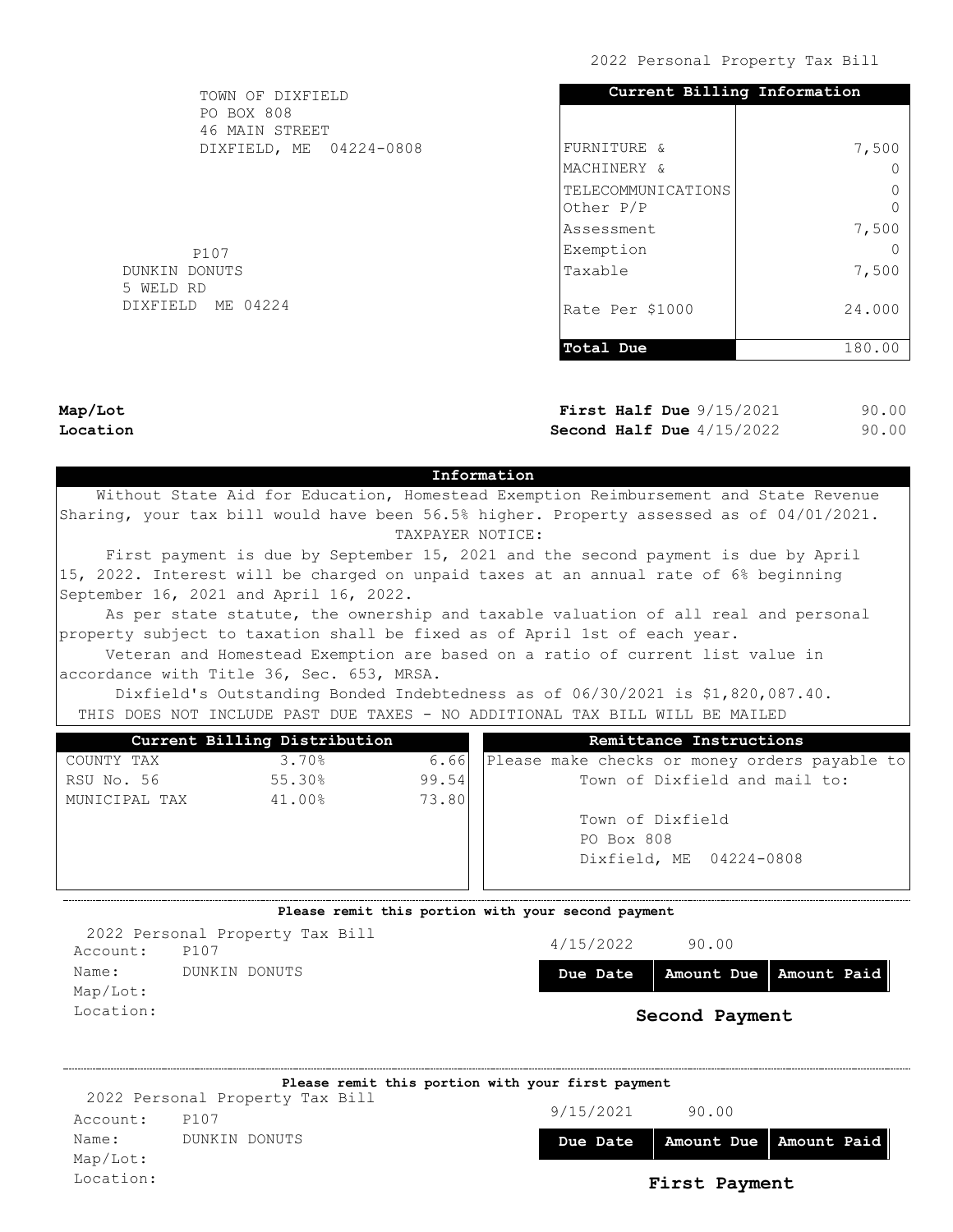| TOWN OF DIXFIELD             | Current Billing Information       |          |
|------------------------------|-----------------------------------|----------|
| PO BOX 808<br>46 MAIN STREET |                                   |          |
| DIXFIELD, ME 04224-0808      | FURNITURE &                       | $\Omega$ |
|                              | MACHINERY &                       | 12,000   |
|                              | TELECOMMUNICATIONS<br>Other $P/P$ | $\Omega$ |
|                              | lAssessment                       | 12,000   |
| P36                          | Exemption                         | 0        |
| ELLIOTT ALAN L<br>PO 585     | Taxable                           | 12,000   |
| DIXFIELD ME 04224 0585       | Rate Per \$1000                   | 24.000   |
|                              | Total Due                         | 288.00   |

Map/Lot Location 590 MAIN STREET

First Half Due  $9/15/2021$ Second Half Due  $4/15/2022$ 144.00 144.00

## Information

 Without State Aid for Education, Homestead Exemption Reimbursement and State Revenue Sharing, your tax bill would have been 56.5% higher. Property assessed as of 04/01/2021. TAXPAYER NOTICE:

 First payment is due by September 15, 2021 and the second payment is due by April 15, 2022. Interest will be charged on unpaid taxes at an annual rate of 6% beginning September 16, 2021 and April 16, 2022.

 As per state statute, the ownership and taxable valuation of all real and personal property subject to taxation shall be fixed as of April 1st of each year.

 Veteran and Homestead Exemption are based on a ratio of current list value in accordance with Title 36, Sec. 653, MRSA.

 Dixfield's Outstanding Bonded Indebtedness as of 06/30/2021 is \$1,820,087.40. THIS DOES NOT INCLUDE PAST DUE TAXES - NO ADDITIONAL TAX BILL WILL BE MAILED

|               | Current Billing Distribution |        | Remittance Instructions                       |
|---------------|------------------------------|--------|-----------------------------------------------|
| COUNTY TAX    | 3.70%                        | 10.66  | Please make checks or money orders payable to |
| RSU No. 56    | 55.30%                       | 159.26 | Town of Dixfield and mail to:                 |
| MUNICIPAL TAX | 41.00%                       | 118.08 |                                               |
|               |                              |        | Town of Dixfield                              |
|               |                              |        | PO Box 808                                    |
|               |                              |        | Dixfield, ME 04224-0808                       |
|               |                              |        |                                               |
|               |                              |        |                                               |

#### Please remit this portion with your second payment

Account: P36 Name: ELLIOTT ALAN L Map/Lot: Location: 590 MAIN STREET 2022 Personal Property Tax Bill

4/15/2022 144.00

Due Date | Amount Due | Amount Paid

|          | Please remit this portion with your first payment |           |               |                          |
|----------|---------------------------------------------------|-----------|---------------|--------------------------|
|          | 2022 Personal Property Tax Bill                   |           |               |                          |
| Account: | P36                                               | 9/15/2021 | 144.00        |                          |
| Name:    | ELLIOTT ALAN L                                    | Due Date  |               | Amount Due   Amount Paid |
| Map/Lot: |                                                   |           |               |                          |
|          | Location: 590 MAIN STREET                         |           | First Payment |                          |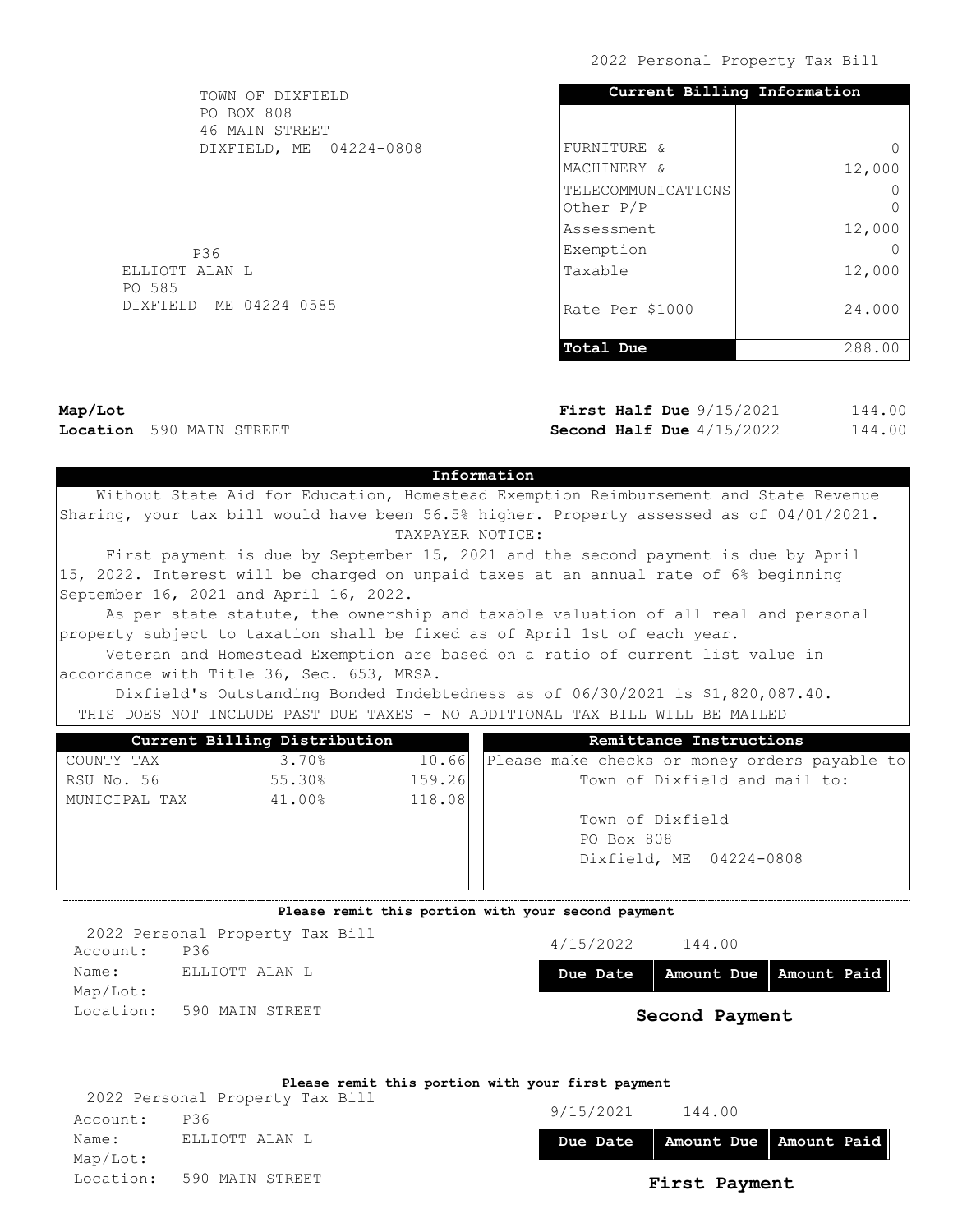| TOWN OF DIXFIELD                          | Current Billing Information |         |
|-------------------------------------------|-----------------------------|---------|
| PO BOX 808                                |                             |         |
| 46 MAIN STREET<br>DIXFIELD, ME 04224-0808 | FURNITURE &                 | 0       |
|                                           |                             |         |
|                                           | MACHINERY &                 | 8,000   |
|                                           | TELECOMMUNICATIONS          |         |
|                                           | Other P/P                   | $\circ$ |
|                                           | lAssessment                 | 8,000   |
| P20                                       | Exemption                   | 0       |
| ELLIS' VARIETY                            | Taxable                     | 8,000   |
| GENE R. ELLIS                             |                             |         |
| 126 WELD STREET                           | Rate Per \$1000             | 24.000  |
| DIXFIELD ME 04224                         |                             |         |
|                                           | Total Due                   | 192.00  |

Map/Lot Location 126 WELD STREET First Half Due  $9/15/2021$ Second Half Due  $4/15/2022$ 96.00 96.00

# Information

 Without State Aid for Education, Homestead Exemption Reimbursement and State Revenue Sharing, your tax bill would have been 56.5% higher. Property assessed as of 04/01/2021. TAXPAYER NOTICE:

 First payment is due by September 15, 2021 and the second payment is due by April 15, 2022. Interest will be charged on unpaid taxes at an annual rate of 6% beginning September 16, 2021 and April 16, 2022.

 As per state statute, the ownership and taxable valuation of all real and personal property subject to taxation shall be fixed as of April 1st of each year.

 Veteran and Homestead Exemption are based on a ratio of current list value in accordance with Title 36, Sec. 653, MRSA.

 Dixfield's Outstanding Bonded Indebtedness as of 06/30/2021 is \$1,820,087.40. THIS DOES NOT INCLUDE PAST DUE TAXES - NO ADDITIONAL TAX BILL WILL BE MAILED

|        | Remittance Instructions                       |
|--------|-----------------------------------------------|
| 7.10   | Please make checks or money orders payable to |
| 106.18 | Town of Dixfield and mail to:                 |
| 78.72  |                                               |
|        | Town of Dixfield                              |
|        | PO Box 808                                    |
|        | Dixfield, ME 04224-0808                       |
|        |                                               |
|        |                                               |

### Please remit this portion with your second payment

4/15/2022 96.00 Due Date | Amount Due | Amount Paid Second Payment Account: P20 Name: ELLIS' VARIETY Map/Lot: Location: 126 WELD STREET 2022 Personal Property Tax Bill

|          |                                 | Please remit this portion with your first payment |           |                          |  |
|----------|---------------------------------|---------------------------------------------------|-----------|--------------------------|--|
|          | 2022 Personal Property Tax Bill |                                                   |           |                          |  |
| Account: | P20                             |                                                   | 9/15/2021 | 96.00                    |  |
| Name:    | ELLIS' VARIETY                  |                                                   | Due Date  | Amount Due   Amount Paid |  |
| Map/Lot: |                                 |                                                   |           |                          |  |
|          | Location: 126 WELD STREET       |                                                   |           | First Payment            |  |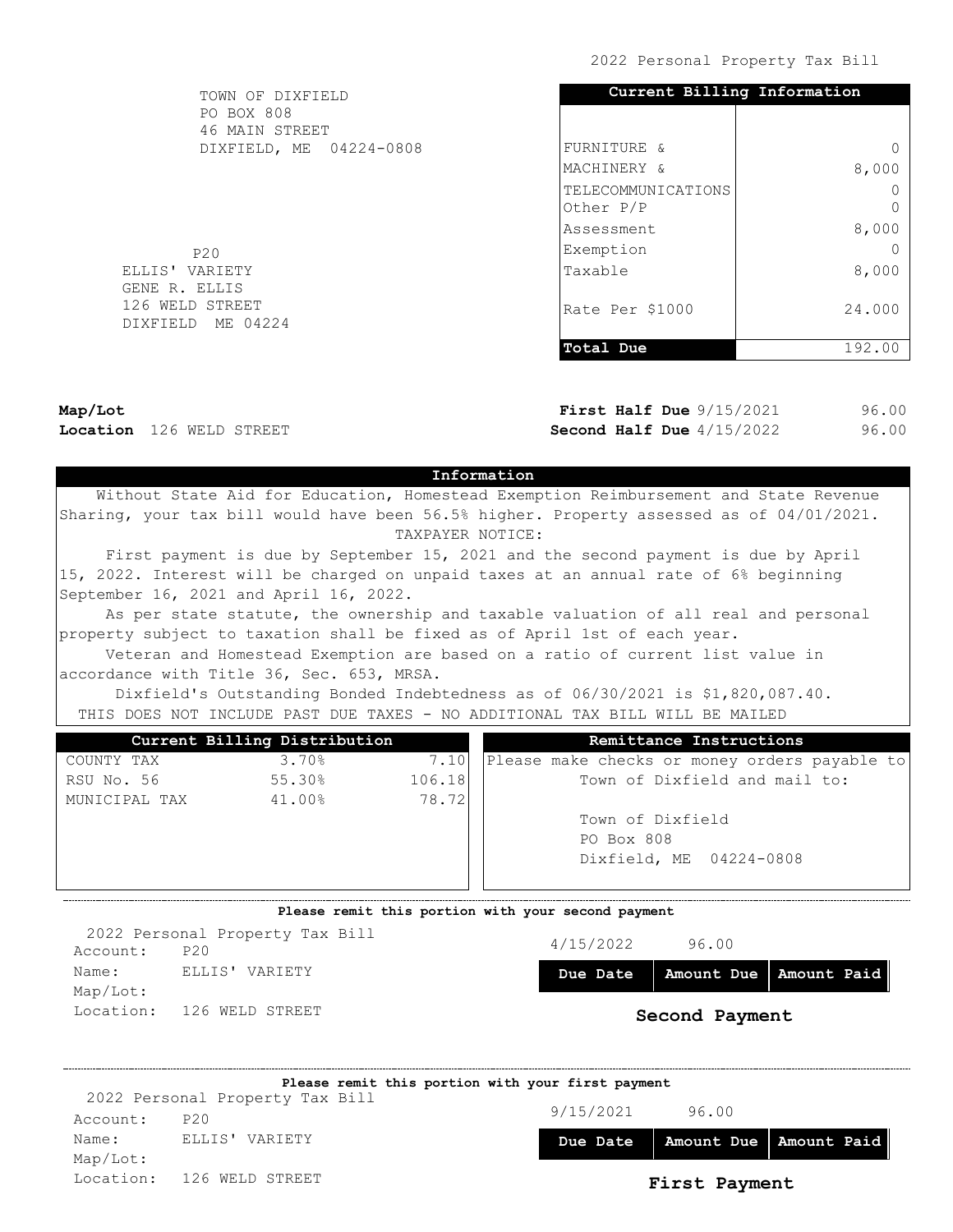| TOWN OF DIXFIELD           |        | Current Billing Information |              |
|----------------------------|--------|-----------------------------|--------------|
| <b>PO BOX 808</b>          |        |                             |              |
| 46 MAIN STREET             |        |                             |              |
| DIXFIELD, ME 04224-0808    |        | FURNITURE &                 | $\Omega$     |
|                            |        | MACHINERY &                 | 57,711,400   |
|                            |        | TELECOMMUNICATIONS          | $\Omega$     |
|                            |        | Other P/P                   | $\Omega$     |
|                            |        | Assessment                  | 57,711,400   |
| <b>P1</b>                  |        | Exemption                   | 27, 442, 900 |
| IRVING FOREST PRODUCTS INC |        | Taxable                     | 30,268,500   |
| PO BOX 5777                |        |                             |              |
| 300 UNION STREET           |        | Rate Per \$1000             | 24,000       |
| ST JOHN NB CANADA          | E2L4M3 |                             |              |
|                            |        | Total Due                   | 726,444.00   |

Map/Lot Location 10 HALL HILL ROAD

First Half Due  $9/15/2021$ Second Half Due  $4/15/2022$ 363,222.00 363,222.00

## Information

 Without State Aid for Education, Homestead Exemption Reimbursement and State Revenue Sharing, your tax bill would have been 56.5% higher. Property assessed as of 04/01/2021. TAXPAYER NOTICE:

 First payment is due by September 15, 2021 and the second payment is due by April 15, 2022. Interest will be charged on unpaid taxes at an annual rate of 6% beginning September 16, 2021 and April 16, 2022.

 As per state statute, the ownership and taxable valuation of all real and personal property subject to taxation shall be fixed as of April 1st of each year.

 Veteran and Homestead Exemption are based on a ratio of current list value in accordance with Title 36, Sec. 653, MRSA.

 Dixfield's Outstanding Bonded Indebtedness as of 06/30/2021 is \$1,820,087.40. THIS DOES NOT INCLUDE PAST DUE TAXES - NO ADDITIONAL TAX BILL WILL BE MAILED

| Current Billing Distribution |        |             | Remittance Instructions                       |
|------------------------------|--------|-------------|-----------------------------------------------|
| COUNTY TAX                   | 3.70%  | 26,878.43   | Please make checks or money orders payable to |
| RSU No. 56                   | 55.30% | 401, 723.53 | Town of Dixfield and mail to:                 |
| MUNICIPAL TAX                | 41.00% | 297,842.04  |                                               |
|                              |        |             | Town of Dixfield                              |
|                              |        |             | PO Box 808                                    |
|                              |        |             | Dixfield, ME 04224-0808                       |
|                              |        |             |                                               |

#### Please remit this portion with your second payment

4/15/2022 363,222.00 Due Date | Amount Due | Amount Paid Second Payment Account: P1 Name: IRVING FOREST PRODUCTS INC Map/Lot: Location: 10 HALL HILL ROAD 2022 Personal Property Tax Bill

|          | Please remit this portion with your first payment |          |                          |                          |  |  |  |
|----------|---------------------------------------------------|----------|--------------------------|--------------------------|--|--|--|
|          | 2022 Personal Property Tax Bill                   |          | $9/15/2021$ $363,222.00$ |                          |  |  |  |
| Account: | P1                                                |          |                          |                          |  |  |  |
| Name:    | IRVING FOREST PRODUCTS INC                        | Due Date |                          | Amount Due   Amount Paid |  |  |  |
| Map/Lot: |                                                   |          |                          |                          |  |  |  |
|          | Location: 10 HALL HILL ROAD                       |          | First Payment            |                          |  |  |  |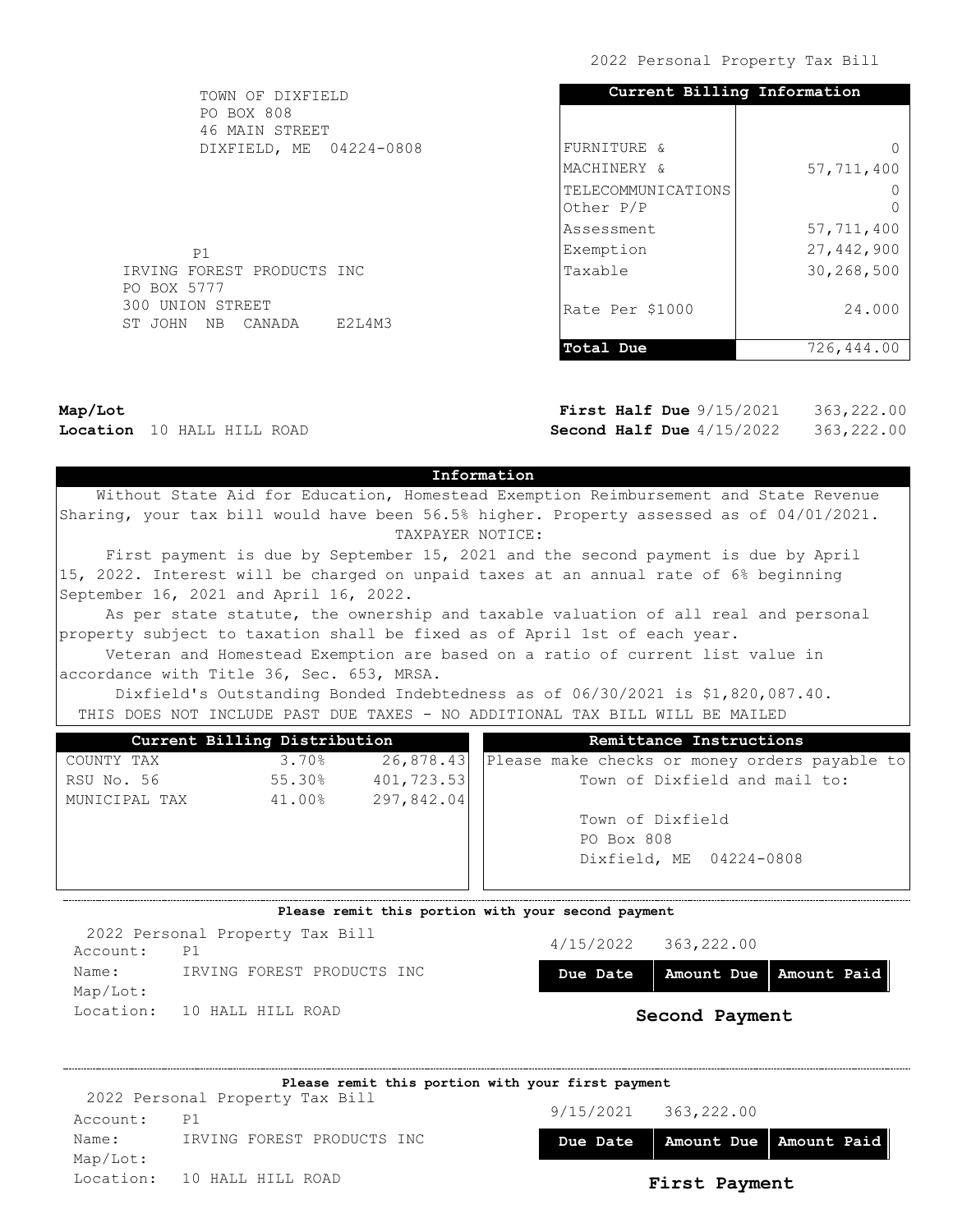| TOWN OF DIXFIELD                             | Current Billing Information |        |
|----------------------------------------------|-----------------------------|--------|
| <b>PO BOX 808</b><br>46 MAIN STREET          |                             |        |
| DIXFIELD, ME 04224-0808                      | FURNITURE &                 | 16,900 |
|                                              | MACHINERY &                 |        |
|                                              | TELECOMMUNICATIONS          |        |
|                                              | Other P/P                   |        |
|                                              | lAssessment                 | 16,900 |
| P50                                          | Exemption                   |        |
| MAINE FIBER COMPANY, INC.<br>465 CONGRESS ST | Taxable                     | 16,900 |
| SUITE 701<br>PORTLAND ME 04101               | Rate Per \$1000             | 24,000 |
|                                              | Total Due                   | 405.60 |
|                                              |                             |        |

Map/Lot Location

First Half Due  $9/15/2021$ Second Half Due  $4/15/2022$ 202.80 202.80

## Information

 Without State Aid for Education, Homestead Exemption Reimbursement and State Revenue Sharing, your tax bill would have been 56.5% higher. Property assessed as of 04/01/2021. TAXPAYER NOTICE:

 First payment is due by September 15, 2021 and the second payment is due by April 15, 2022. Interest will be charged on unpaid taxes at an annual rate of 6% beginning September 16, 2021 and April 16, 2022.

 As per state statute, the ownership and taxable valuation of all real and personal property subject to taxation shall be fixed as of April 1st of each year.

 Veteran and Homestead Exemption are based on a ratio of current list value in accordance with Title 36, Sec. 653, MRSA.

 Dixfield's Outstanding Bonded Indebtedness as of 06/30/2021 is \$1,820,087.40. THIS DOES NOT INCLUDE PAST DUE TAXES - NO ADDITIONAL TAX BILL WILL BE MAILED

|               | Current Billing Distribution |        | Remittance Instructions                       |
|---------------|------------------------------|--------|-----------------------------------------------|
| COUNTY TAX    | 3.70%                        | 15.01  | Please make checks or money orders payable to |
| RSU No. 56    | 55.30%                       | 224.30 | Town of Dixfield and mail to:                 |
| MUNICIPAL TAX | 41.00%                       | 166.30 |                                               |
|               |                              |        | Town of Dixfield                              |
|               |                              |        | PO Box 808                                    |
|               |                              |        | Dixfield, ME 04224-0808                       |
|               |                              |        |                                               |

### Please remit this portion with your second payment

4/15/2022 202.80 Due Date | Amount Due | Amount Paid Second Payment Account: P50 Name: MAINE FIBER COMPANY, INC. Map/Lot: Location: 2022 Personal Property Tax Bill

|           | Please remit this portion with your first payment |           |               |                          |
|-----------|---------------------------------------------------|-----------|---------------|--------------------------|
|           | 2022 Personal Property Tax Bill                   |           |               |                          |
| Account:  | <b>P50</b>                                        | 9/15/2021 | 202.80        |                          |
| Name:     | MAINE FIBER COMPANY, INC.                         | Due Date  |               | Amount Due   Amount Paid |
| Map/Lot:  |                                                   |           |               |                          |
| Location: |                                                   |           | First Payment |                          |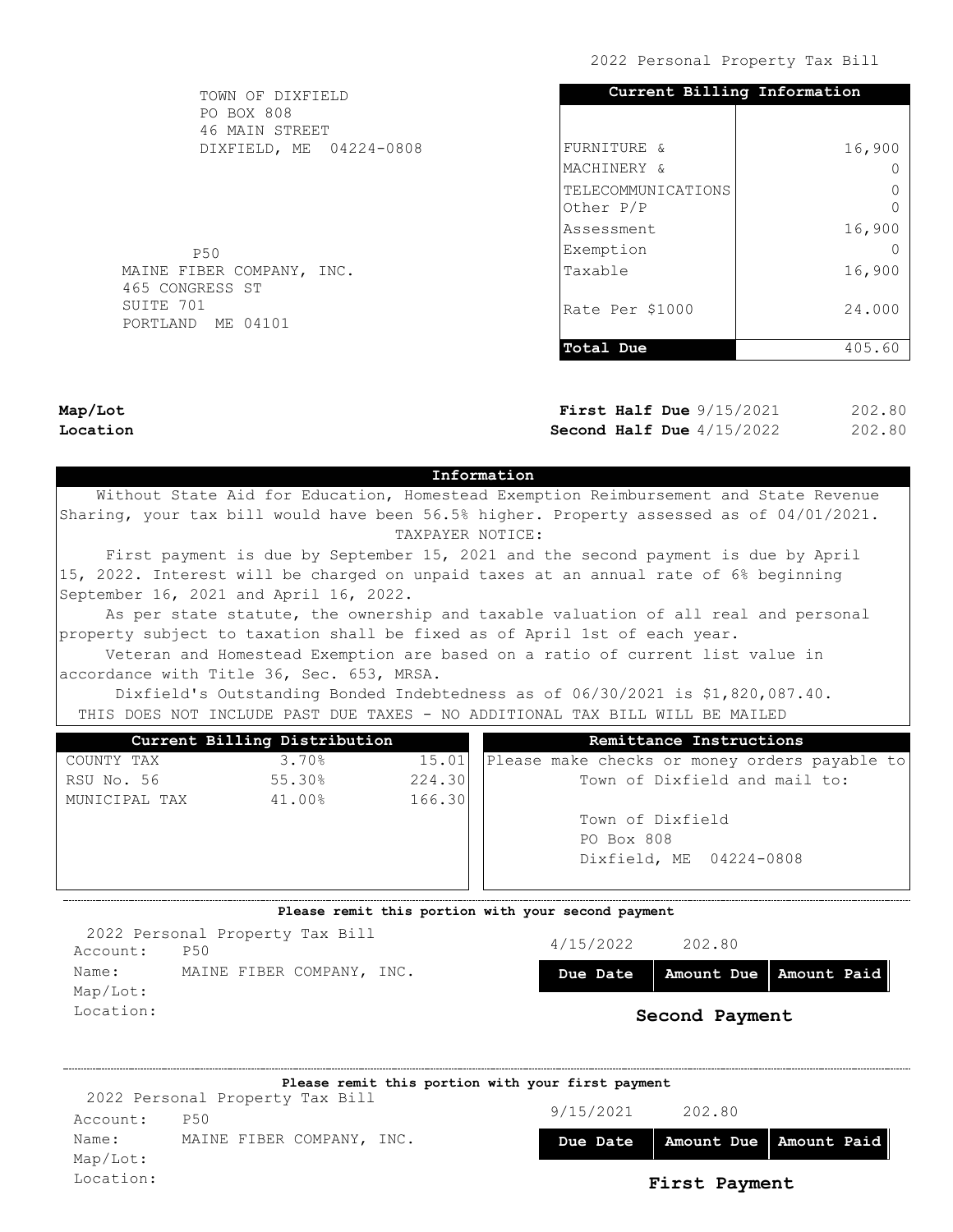| TOWN OF DIXFIELD                                               | Current Billing Information     |        |  |
|----------------------------------------------------------------|---------------------------------|--------|--|
| PO BOX 808<br>46 MAIN STREET                                   |                                 |        |  |
| DIXFIELD, ME 04224-0808                                        | FURNITURE &                     |        |  |
|                                                                | MACHINERY &                     |        |  |
|                                                                | TELECOMMUNICATIONS<br>Other P/P | 4,055  |  |
|                                                                | Assessment                      | 4,055  |  |
| <b>P33</b>                                                     | Exemption                       |        |  |
| NORTHERN NEW ENGLAND TELE OPER<br>C/O FAIRPOINT COMMUNICATIONS | Taxable                         | 4,055  |  |
| 770 ELM STREET<br>MANCHESTER NH 03101                          | Rate Per \$1000                 | 24,000 |  |
|                                                                | Total Due                       | 97.32  |  |

Map/Lot Location

First Half Due  $9/15/2021$ Second Half Due  $4/15/2022$ 48.66 48.66

### Information

 Without State Aid for Education, Homestead Exemption Reimbursement and State Revenue Sharing, your tax bill would have been 56.5% higher. Property assessed as of 04/01/2021. TAXPAYER NOTICE:

 First payment is due by September 15, 2021 and the second payment is due by April 15, 2022. Interest will be charged on unpaid taxes at an annual rate of 6% beginning September 16, 2021 and April 16, 2022.

 As per state statute, the ownership and taxable valuation of all real and personal property subject to taxation shall be fixed as of April 1st of each year.

 Veteran and Homestead Exemption are based on a ratio of current list value in accordance with Title 36, Sec. 653, MRSA.

 Dixfield's Outstanding Bonded Indebtedness as of 06/30/2021 is \$1,820,087.40. THIS DOES NOT INCLUDE PAST DUE TAXES - NO ADDITIONAL TAX BILL WILL BE MAILED

|               | Current Billing Distribution |       | Remittance Instructions                         |
|---------------|------------------------------|-------|-------------------------------------------------|
| COUNTY TAX    | 3.70%                        | 3.60  | [Please make checks or money orders payable to] |
| RSU No. 56    | 55.30%                       | 53.82 | Town of Dixfield and mail to:                   |
| MUNICIPAL TAX | 41.00%                       | 39.90 |                                                 |
|               |                              |       | Town of Dixfield                                |
|               |                              |       | PO Box 808                                      |
|               |                              |       | Dixfield, ME 04224-0808                         |
|               |                              |       |                                                 |

### Please remit this portion with your second payment

| 2022 Personal Property Tax Bill<br><b>P33</b><br>Account: | 4/15/2022 | 48.66          |                                     |
|-----------------------------------------------------------|-----------|----------------|-------------------------------------|
| NORTHERN NEW ENGLAND TELE OPER<br>Name:<br>Map/Lot:       |           |                | Due Date   Amount Due   Amount Paid |
| Location:                                                 |           | Second Payment |                                     |

|           | Please remit this portion with your first payment |           |               |                          |
|-----------|---------------------------------------------------|-----------|---------------|--------------------------|
|           | 2022 Personal Property Tax Bill                   | 9/15/2021 | 48.66         |                          |
| Account:  | <b>P33</b>                                        |           |               |                          |
| Name:     | NORTHERN NEW ENGLAND TELE OPER                    | Due Date  |               | Amount Due   Amount Paid |
| Map/Lot:  |                                                   |           |               |                          |
| Location: |                                                   |           | First Payment |                          |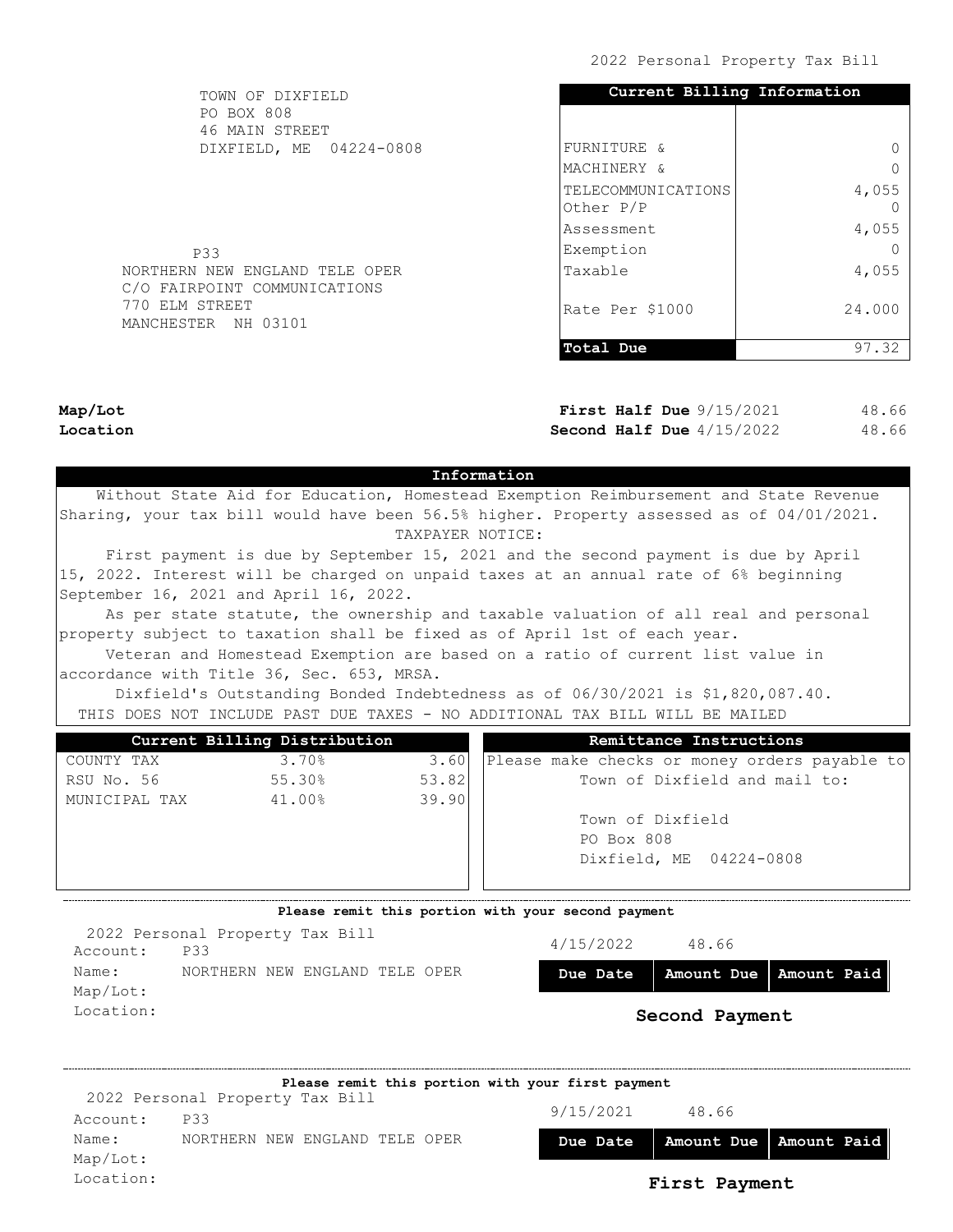| TOWN OF DIXFIELD                               | Current Billing Information     |        |  |  |
|------------------------------------------------|---------------------------------|--------|--|--|
| <b>PO BOX 808</b><br>46 MAIN STREET            |                                 |        |  |  |
| DIXFIELD, ME 04224-0808                        | FURNITURE &                     |        |  |  |
|                                                | MACHINERY &                     | 6,154  |  |  |
|                                                | TELECOMMUNICATIONS<br>Other P/P |        |  |  |
|                                                | Assessment                      | 6,154  |  |  |
| <b>P30</b>                                     | Exemption                       |        |  |  |
| PEPSI<br>C/O GRAYHAWK LEASING LLC              | Taxable                         | 6,154  |  |  |
| 1412 MAIN STREET SUITE 1500<br>DALLAS TX 75202 | Rate Per \$1000                 | 24,000 |  |  |
|                                                | Total Due                       | 147.70 |  |  |

Map/Lot Location

First Half Due  $9/15/2021$ Second Half Due  $4/15/2022$ 73.85 73.85

## Information

 Without State Aid for Education, Homestead Exemption Reimbursement and State Revenue Sharing, your tax bill would have been 56.5% higher. Property assessed as of 04/01/2021. TAXPAYER NOTICE:

 First payment is due by September 15, 2021 and the second payment is due by April 15, 2022. Interest will be charged on unpaid taxes at an annual rate of 6% beginning September 16, 2021 and April 16, 2022.

 As per state statute, the ownership and taxable valuation of all real and personal property subject to taxation shall be fixed as of April 1st of each year.

 Veteran and Homestead Exemption are based on a ratio of current list value in accordance with Title 36, Sec. 653, MRSA.

 Dixfield's Outstanding Bonded Indebtedness as of 06/30/2021 is \$1,820,087.40. THIS DOES NOT INCLUDE PAST DUE TAXES - NO ADDITIONAL TAX BILL WILL BE MAILED

|               | Current Billing Distribution |       | Remittance Instructions                         |
|---------------|------------------------------|-------|-------------------------------------------------|
| COUNTY TAX    | 3.70%                        | 5.46  | [Please make checks or money orders payable to] |
| RSU No. 56    | 55.30%                       | 81.68 | Town of Dixfield and mail to:                   |
| MUNICIPAL TAX | 41.00%                       | 60.56 |                                                 |
|               |                              |       | Town of Dixfield                                |
|               |                              |       | PO Box 808                                      |
|               |                              |       | Dixfield, ME 04224-0808                         |
|               |                              |       |                                                 |

### Please remit this portion with your second payment

4/15/2022 73.85 Due Date | Amount Due | Amount Paid Second Payment Account: P30 Name: PEPSI Map/Lot: Location: 2022 Personal Property Tax Bill

|           | Please remit this portion with your first payment |           |               |                          |
|-----------|---------------------------------------------------|-----------|---------------|--------------------------|
|           | 2022 Personal Property Tax Bill                   |           |               |                          |
| Account:  | <b>P30</b>                                        | 9/15/2021 | 73.85         |                          |
| Name:     | PEPSI                                             | Due Date  |               | Amount Due   Amount Paid |
| Map/Lot:  |                                                   |           |               |                          |
| Location: |                                                   |           | First Payment |                          |
|           |                                                   |           |               |                          |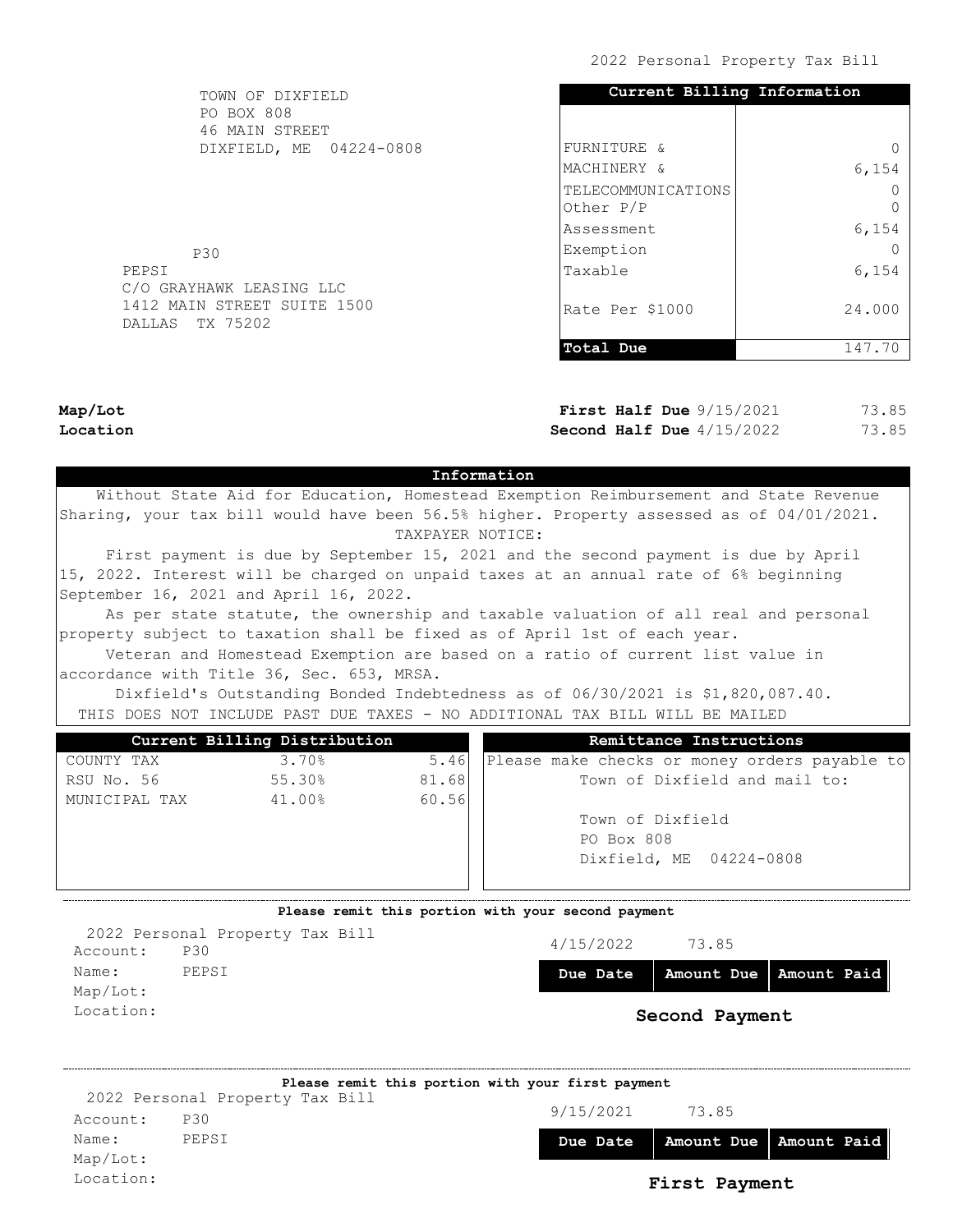| TOWN OF DIXFIELD                     | Current Billing Information     |        |  |
|--------------------------------------|---------------------------------|--------|--|
| PO BOX 808<br>46 MAIN STREET         |                                 |        |  |
| DIXFIELD, ME 04224-0808              | FURNITURE &                     | 4,300  |  |
|                                      | MACHINERY &                     |        |  |
|                                      | TELECOMMUNICATIONS<br>Other P/P |        |  |
|                                      | Assessment                      | 4,300  |  |
| P17                                  | Exemption                       |        |  |
| QT TAX SERVICE<br>PHYLLIS QUINN      | Taxable                         | 4,300  |  |
| PO BOX 407<br>DIXFIELD ME 04224 0407 | Rate Per \$1000                 | 24.000 |  |
|                                      | Total Due                       | 103.20 |  |

Map/Lot Location 5 HIGH STREET First Half Due  $9/15/2021$ Second Half Due  $4/15/2022$ 51.60 51.60

# Information

 Without State Aid for Education, Homestead Exemption Reimbursement and State Revenue Sharing, your tax bill would have been 56.5% higher. Property assessed as of 04/01/2021. TAXPAYER NOTICE:

 First payment is due by September 15, 2021 and the second payment is due by April 15, 2022. Interest will be charged on unpaid taxes at an annual rate of 6% beginning September 16, 2021 and April 16, 2022.

 As per state statute, the ownership and taxable valuation of all real and personal property subject to taxation shall be fixed as of April 1st of each year.

 Veteran and Homestead Exemption are based on a ratio of current list value in accordance with Title 36, Sec. 653, MRSA.

 Dixfield's Outstanding Bonded Indebtedness as of 06/30/2021 is \$1,820,087.40. THIS DOES NOT INCLUDE PAST DUE TAXES - NO ADDITIONAL TAX BILL WILL BE MAILED

|       | Remittance Instructions                       |
|-------|-----------------------------------------------|
| 3.82  | Please make checks or money orders payable to |
| 57.07 | Town of Dixfield and mail to:                 |
| 42.31 |                                               |
|       | Town of Dixfield                              |
|       | PO Box 808                                    |
|       | Dixfield, ME 04224-0808                       |
|       |                                               |
|       |                                               |

### Please remit this portion with your second payment

4/15/2022 51.60 Due Date | Amount Due | Amount Paid Second Payment Account: P17 Name: OT TAX SERVICE Map/Lot: Location: 5 HIGH STREET 2022 Personal Property Tax Bill

|          | Please remit this portion with your first payment |           |                          |  |
|----------|---------------------------------------------------|-----------|--------------------------|--|
|          | 2022 Personal Property Tax Bill                   |           |                          |  |
| Account: | <b>P17</b>                                        | 9/15/2021 | 51.60                    |  |
| Name:    | OT TAX SERVICE                                    | Due Date  | Amount Due   Amount Paid |  |
| Map/Lot: |                                                   |           |                          |  |
|          | Location: 5 HIGH STREET                           |           | First Payment            |  |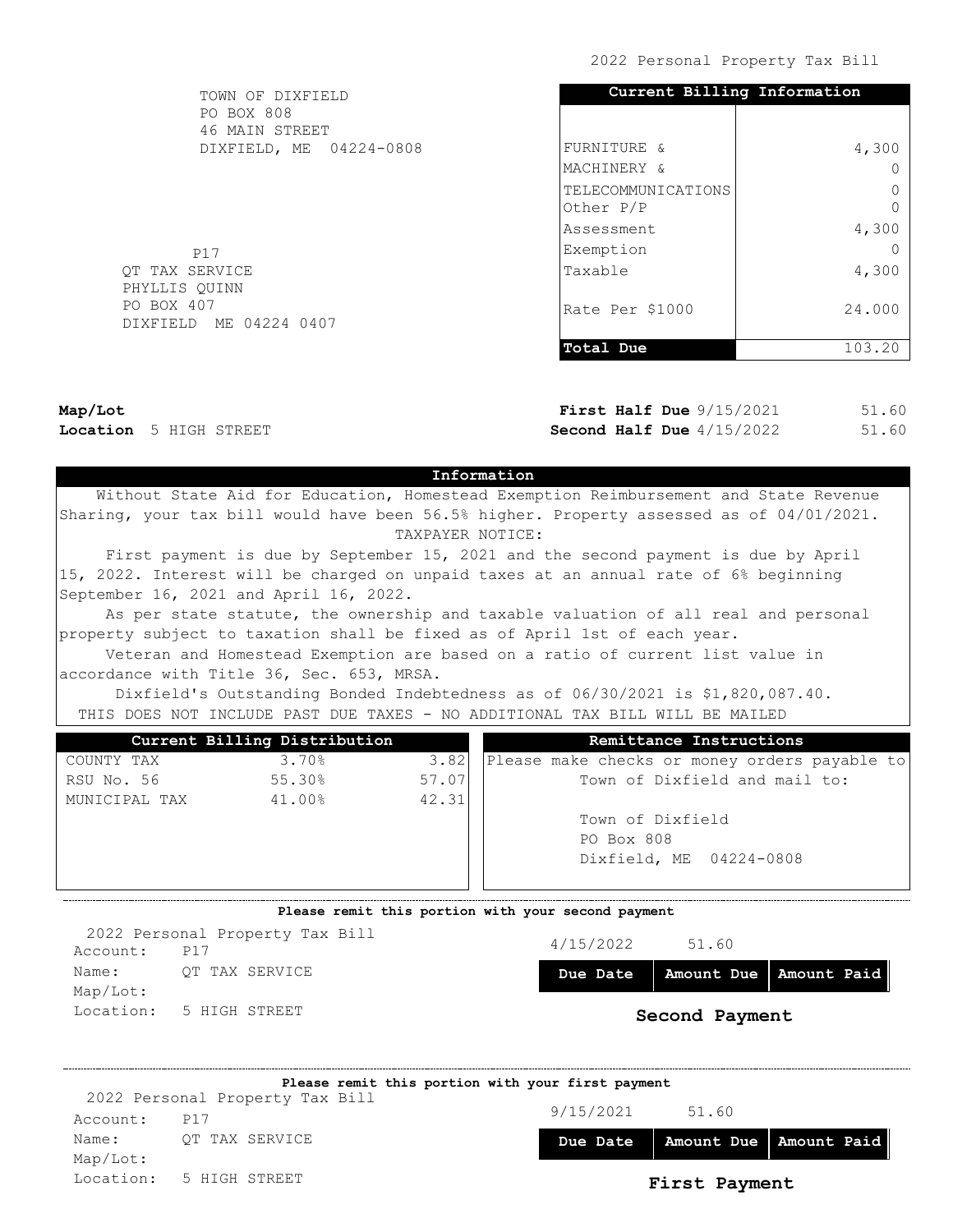| TOWN OF DIXFIELD                          | Current Billing Information     |           |  |  |
|-------------------------------------------|---------------------------------|-----------|--|--|
| PO BOX 808<br>46 MAIN STREET              |                                 |           |  |  |
| DIXFIELD, ME 04224-0808                   | FURNITURE &                     | 2,963,776 |  |  |
|                                           | MACHINERY &                     |           |  |  |
|                                           | TELECOMMUNICATIONS<br>Other P/P |           |  |  |
|                                           | lAssessment                     | 2,963,776 |  |  |
| P56                                       | Exemption                       |           |  |  |
| SADDLEBACK RIDGE WIND<br>549 SOUTH STREET | Taxable                         | 2,963,776 |  |  |
| OUINCY MA 02169                           | Rate Per \$1000                 | 24.000    |  |  |
|                                           | Total Due                       | 71,130.62 |  |  |

Map/Lot Location

 $QU$ 

First Half Due  $9/15/2021$ Second Half Due  $4/15/2022$ 35,565.31 35,565.31

### Information

 Without State Aid for Education, Homestead Exemption Reimbursement and State Revenue Sharing, your tax bill would have been 56.5% higher. Property assessed as of 04/01/2021. TAXPAYER NOTICE:

 First payment is due by September 15, 2021 and the second payment is due by April 15, 2022. Interest will be charged on unpaid taxes at an annual rate of 6% beginning September 16, 2021 and April 16, 2022.

 As per state statute, the ownership and taxable valuation of all real and personal property subject to taxation shall be fixed as of April 1st of each year.

 Veteran and Homestead Exemption are based on a ratio of current list value in accordance with Title 36, Sec. 653, MRSA.

 Dixfield's Outstanding Bonded Indebtedness as of 06/30/2021 is \$1,820,087.40. THIS DOES NOT INCLUDE PAST DUE TAXES - NO ADDITIONAL TAX BILL WILL BE MAILED

|               | Current Billing Distribution |            | Remittance Instructions                       |
|---------------|------------------------------|------------|-----------------------------------------------|
| COUNTY TAX    | 3.70%                        | 2,631.83   | Please make checks or money orders payable to |
| RSU No. 56    | 55.30%                       | 39,335.23  | Town of Dixfield and mail to:                 |
| MUNICIPAL TAX | 41.00%                       | 29, 163.55 |                                               |
|               |                              |            | Town of Dixfield                              |
|               |                              |            | PO Box 808                                    |
|               |                              |            | Dixfield, ME 04224-0808                       |
|               |                              |            |                                               |

#### Please remit this portion with your second payment

Account: P56 Name: SADDLEBACK RIDGE WIND Map/Lot: Location: 2022 Personal Property Tax Bill

| 4/15/2022 | 35,565.31 |
|-----------|-----------|
|           |           |

Due Date | Amount Due | Amount Paid

|           |                                 | Please remit this portion with your first payment |           |               |                          |
|-----------|---------------------------------|---------------------------------------------------|-----------|---------------|--------------------------|
|           | 2022 Personal Property Tax Bill |                                                   |           |               |                          |
| Account:  | P56                             |                                                   | 9/15/2021 | 35,565.31     |                          |
| Name:     | SADDLEBACK RIDGE WIND           |                                                   | Due Date  |               | Amount Due   Amount Paid |
| Map/Lot:  |                                 |                                                   |           |               |                          |
| Location: |                                 |                                                   |           | First Payment |                          |
|           |                                 |                                                   |           |               |                          |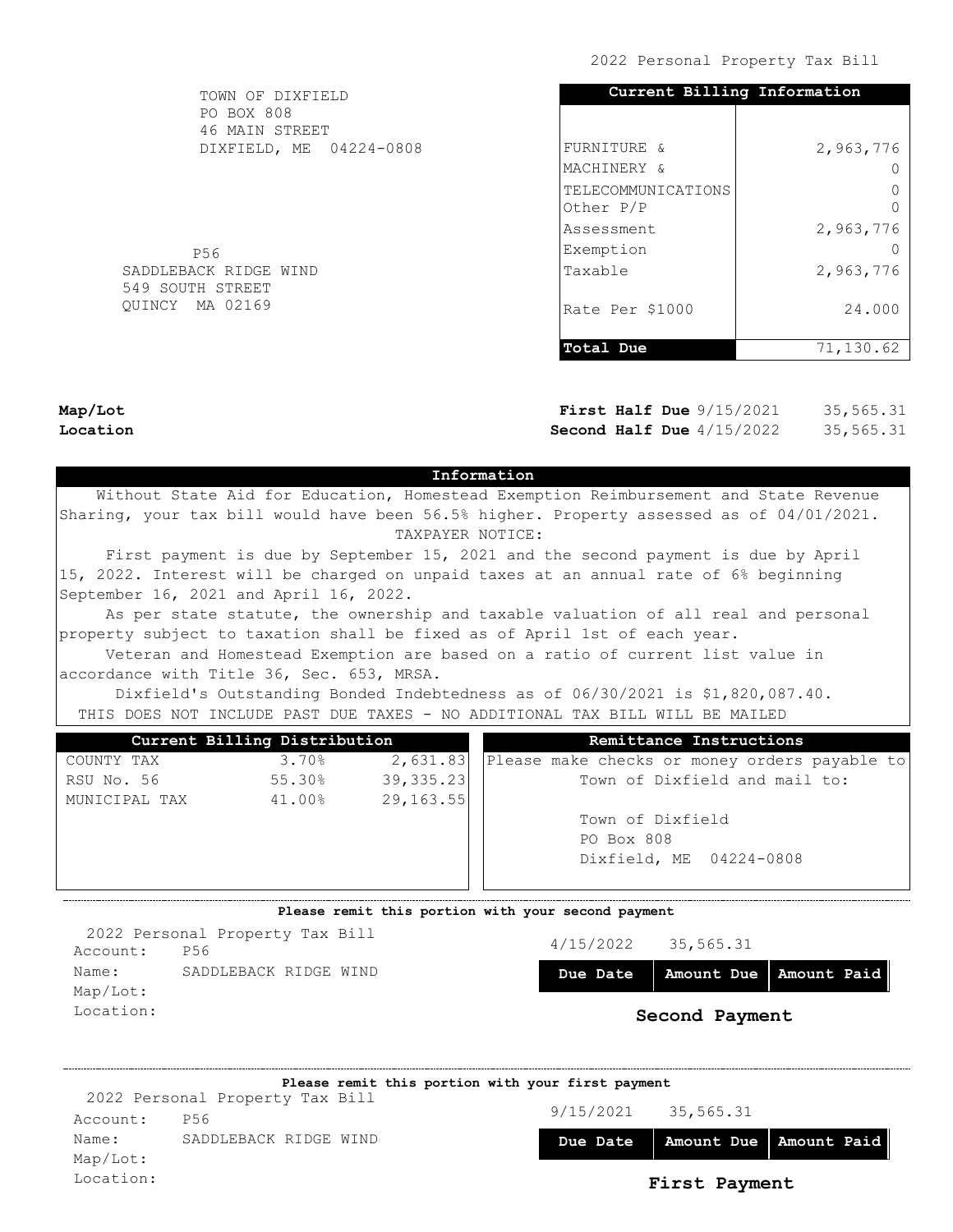| TOWN OF DIXFIELD                     | Current Billing Information     |        |
|--------------------------------------|---------------------------------|--------|
| <b>PO BOX 808</b><br>46 MAIN STREET  |                                 |        |
| DIXFIELD, ME 04224-0808              | FURNITURE &                     |        |
|                                      | MACHINERY &                     |        |
|                                      | TELECOMMUNICATIONS<br>Other P/P | 6,707  |
|                                      | Assessment                      | 6,707  |
| P45                                  | Exemption                       |        |
| SPECTRUM NORTHEAST, LLC<br>PO BOX 74 | Taxable                         | 6,707  |
| CHARLOTTE NC 28241                   | Rate Per \$1000                 | 24.000 |
|                                      | Total Due                       | 160.97 |
|                                      |                                 |        |

Map/Lot Location

First Half Due  $9/15/2021$ Second Half Due  $4/15/2022$ 80.49 80.48

#### Information

 Without State Aid for Education, Homestead Exemption Reimbursement and State Revenue Sharing, your tax bill would have been 56.5% higher. Property assessed as of 04/01/2021. TAXPAYER NOTICE:

 First payment is due by September 15, 2021 and the second payment is due by April 15, 2022. Interest will be charged on unpaid taxes at an annual rate of 6% beginning September 16, 2021 and April 16, 2022.

 As per state statute, the ownership and taxable valuation of all real and personal property subject to taxation shall be fixed as of April 1st of each year.

 Veteran and Homestead Exemption are based on a ratio of current list value in accordance with Title 36, Sec. 653, MRSA.

 Dixfield's Outstanding Bonded Indebtedness as of 06/30/2021 is \$1,820,087.40. THIS DOES NOT INCLUDE PAST DUE TAXES - NO ADDITIONAL TAX BILL WILL BE MAILED

|               | Current Billing Distribution |       | Remittance Instructions                       |
|---------------|------------------------------|-------|-----------------------------------------------|
| COUNTY TAX    | 3.70%                        | 5.96  | Please make checks or money orders payable to |
| RSU No. 56    | 55.30%                       | 89.02 | Town of Dixfield and mail to:                 |
| MUNICIPAL TAX | 41.00%                       | 66.00 |                                               |
|               |                              |       | Town of Dixfield                              |
|               |                              |       | PO Box 808                                    |
|               |                              |       | Dixfield, ME 04224-0808                       |
|               |                              |       |                                               |

### Please remit this portion with your second payment

4/15/2022 80.48 Due Date | Amount Due | Amount Paid Second Payment Account: P45 Name: SPECTRUM NORTHEAST, LLC Map/Lot: Location: 2022 Personal Property Tax Bill

9/15/2021 80.49 Due Date Amount Due Amount Paid Account: P45 Name: SPECTRUM NORTHEAST, LLC Map/Lot: Location: First Payment Please remit this portion with your first payment 2022 Personal Property Tax Bill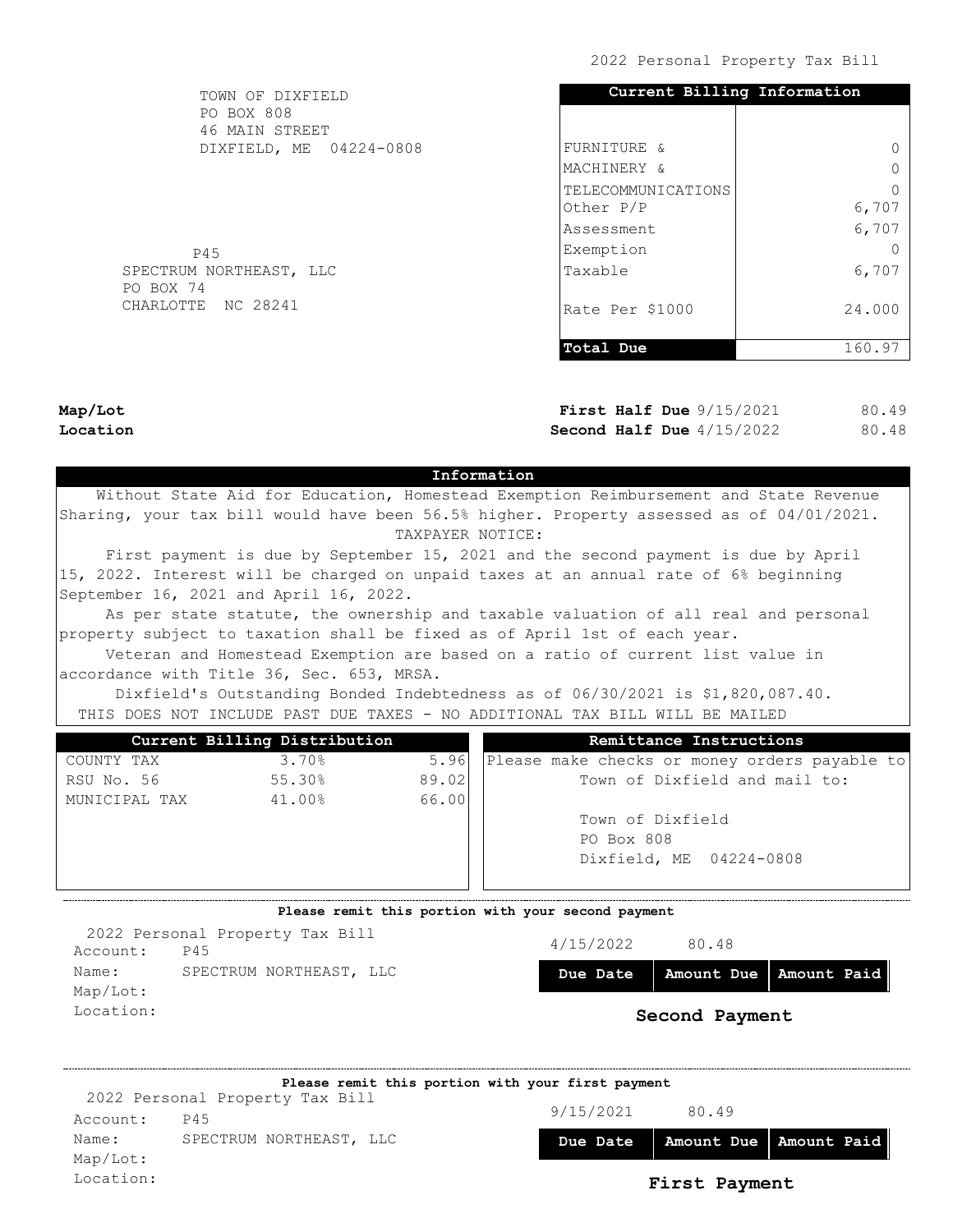| TOWN OF DIXFIELD                      | Current Billing Information     |           |
|---------------------------------------|---------------------------------|-----------|
| PO BOX 808<br>46 MAIN STREET          |                                 |           |
| DIXFIELD, ME 04224-0808               | FURNITURE &                     |           |
|                                       | MACHINERY &                     | 702,343   |
|                                       | TELECOMMUNICATIONS<br>Other P/P |           |
|                                       | Assessment                      | 702,343   |
| P <sub>3</sub>                        | Exemption                       |           |
| SPECTRUM NORTHEAST, LLC<br>P.O.BOX 74 | Taxable                         | 702,343   |
| CHARLOTTE NC 28241                    | Rate Per \$1000                 | 24,000    |
|                                       | Total Due                       | 16,856.23 |

Map/Lot Location FAX: 596-6365

First Half Due  $9/15/2021$ Second Half Due  $4/15/2022$ 8,428.12 8,428.11

## Information

 Without State Aid for Education, Homestead Exemption Reimbursement and State Revenue Sharing, your tax bill would have been 56.5% higher. Property assessed as of 04/01/2021. TAXPAYER NOTICE:

 First payment is due by September 15, 2021 and the second payment is due by April 15, 2022. Interest will be charged on unpaid taxes at an annual rate of 6% beginning September 16, 2021 and April 16, 2022.

 As per state statute, the ownership and taxable valuation of all real and personal property subject to taxation shall be fixed as of April 1st of each year.

 Veteran and Homestead Exemption are based on a ratio of current list value in accordance with Title 36, Sec. 653, MRSA.

 Dixfield's Outstanding Bonded Indebtedness as of 06/30/2021 is \$1,820,087.40. THIS DOES NOT INCLUDE PAST DUE TAXES - NO ADDITIONAL TAX BILL WILL BE MAILED

|               | Current Billing Distribution |          | Remittance Instructions                       |
|---------------|------------------------------|----------|-----------------------------------------------|
| COUNTY TAX    | 3.70%                        | 623.68   | Please make checks or money orders payable to |
| RSU No. 56    | 55.30%                       | 9,321.50 | Town of Dixfield and mail to:                 |
| MUNICIPAL TAX | 41.00%                       | 6,911.05 |                                               |
|               |                              |          | Town of Dixfield                              |
|               |                              |          | PO Box 808                                    |
|               |                              |          | Dixfield, ME 04224-0808                       |
|               |                              |          |                                               |
|               |                              |          |                                               |

#### Please remit this portion with your second payment

Account: P3 Name: SPECTRUM NORTHEAST, LLC Map/Lot: Location: FAX: 596-6365 2022 Personal Property Tax Bill

4/15/2022 8,428.11

Due Date | Amount Due | Amount Paid

|          | Please remit this portion with your first payment |           |               |                          |
|----------|---------------------------------------------------|-----------|---------------|--------------------------|
|          | 2022 Personal Property Tax Bill                   |           |               |                          |
| Account: | P <sub>3</sub>                                    | 9/15/2021 | 8,428.12      |                          |
| Name:    | SPECTRUM NORTHEAST, LLC                           | Due Date  |               | Amount Due   Amount Paid |
| Map/Lot: |                                                   |           |               |                          |
|          | Location: FAX: 596-6365                           |           | First Payment |                          |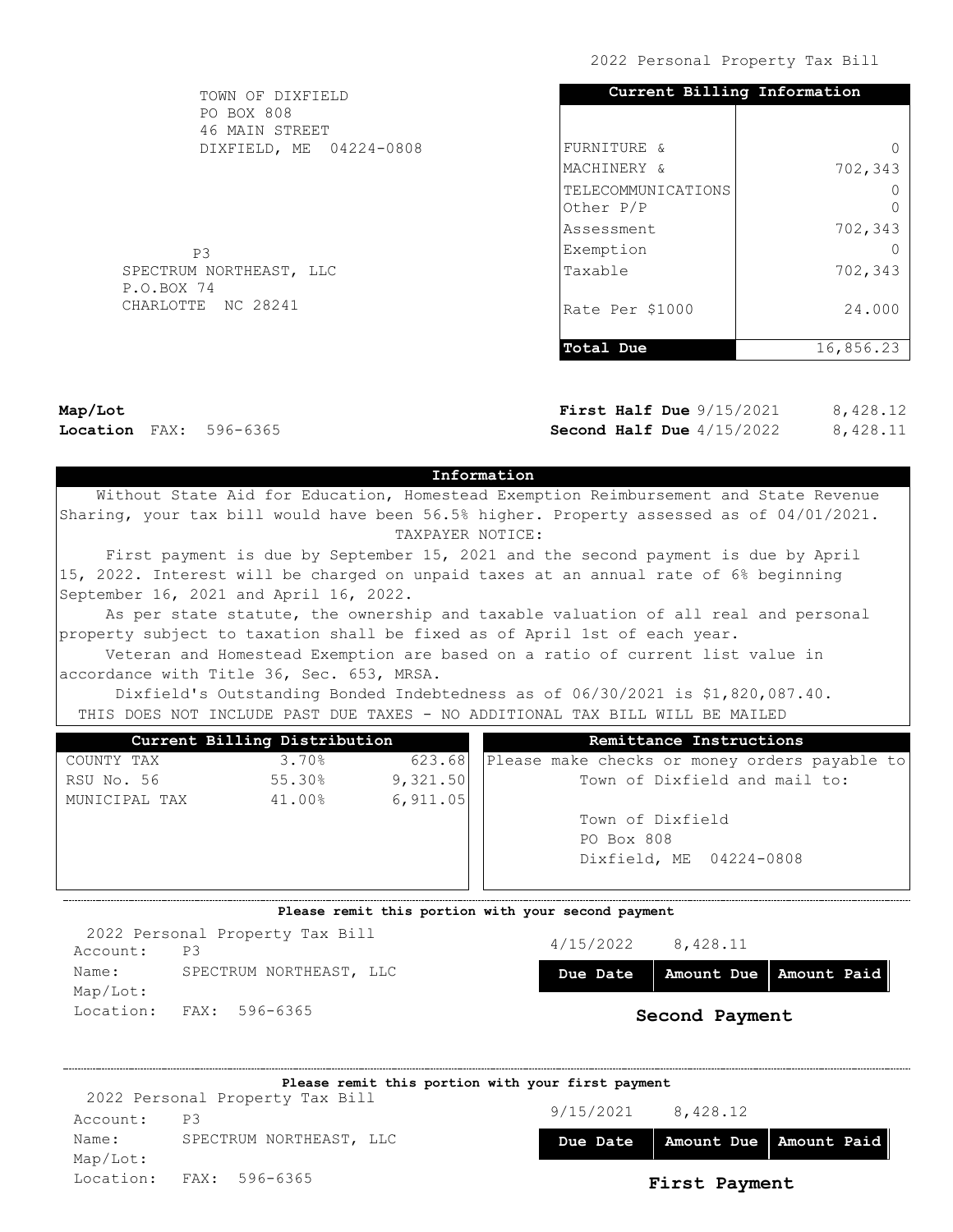| TOWN OF DIXFIELD                 | Current Billing Information |        |
|----------------------------------|-----------------------------|--------|
| PO BOX 808<br>46 MAIN STREET     |                             |        |
| DIXFIELD, ME 04224-0808          | FURNITURE &                 | 1,797  |
|                                  | MACHINERY &                 |        |
|                                  | TELECOMMUNICATIONS          |        |
|                                  | Other P/P                   |        |
|                                  | Assessment                  | 1,797  |
| P60                              | Exemption                   |        |
| TIME PAYMENT CORP                | Taxable                     | 1,797  |
| 1600 DISTRICT AVE                |                             |        |
| SUITE 200<br>BURLINGTON MA 01803 | Rate Per \$1000             | 24,000 |
|                                  |                             |        |
|                                  | Total Due                   | 43.13  |
|                                  |                             |        |

Map/Lot Location

First Half Due  $9/15/2021$ Second Half Due  $4/15/2022$ 21.57 21.56

## Information

 Without State Aid for Education, Homestead Exemption Reimbursement and State Revenue Sharing, your tax bill would have been 56.5% higher. Property assessed as of 04/01/2021. TAXPAYER NOTICE:

 First payment is due by September 15, 2021 and the second payment is due by April 15, 2022. Interest will be charged on unpaid taxes at an annual rate of 6% beginning September 16, 2021 and April 16, 2022.

 As per state statute, the ownership and taxable valuation of all real and personal property subject to taxation shall be fixed as of April 1st of each year.

 Veteran and Homestead Exemption are based on a ratio of current list value in accordance with Title 36, Sec. 653, MRSA.

 Dixfield's Outstanding Bonded Indebtedness as of 06/30/2021 is \$1,820,087.40. THIS DOES NOT INCLUDE PAST DUE TAXES - NO ADDITIONAL TAX BILL WILL BE MAILED

| Current Billing Distribution |        |       | Remittance Instructions                       |
|------------------------------|--------|-------|-----------------------------------------------|
| COUNTY TAX                   | 3.70%  | 1.60  | Please make checks or money orders payable to |
| RSU No. 56                   | 55.30% | 23.85 | Town of Dixfield and mail to:                 |
| MUNICIPAL TAX                | 41.00% | 17.68 |                                               |
|                              |        |       | Town of Dixfield                              |
|                              |        |       | PO Box 808                                    |
|                              |        |       | Dixfield, ME 04224-0808                       |
|                              |        |       |                                               |

### Please remit this portion with your second payment

4/15/2022 21.56 Due Date | Amount Due | Amount Paid Second Payment Account: P60 Name: TIME PAYMENT CORP Map/Lot: Location: 2022 Personal Property Tax Bill

|           | Please remit this portion with your first payment |          |                                                                   |  |
|-----------|---------------------------------------------------|----------|-------------------------------------------------------------------|--|
|           | 2022 Personal Property Tax Bill                   |          |                                                                   |  |
| Account:  | <b>P60</b>                                        |          |                                                                   |  |
| Name:     | TIME PAYMENT CORP                                 | Due Date |                                                                   |  |
| Map/Lot:  |                                                   |          |                                                                   |  |
| Location: |                                                   |          | 9/15/2021<br>21.57<br>Amount Due   Amount Paid  <br>First Payment |  |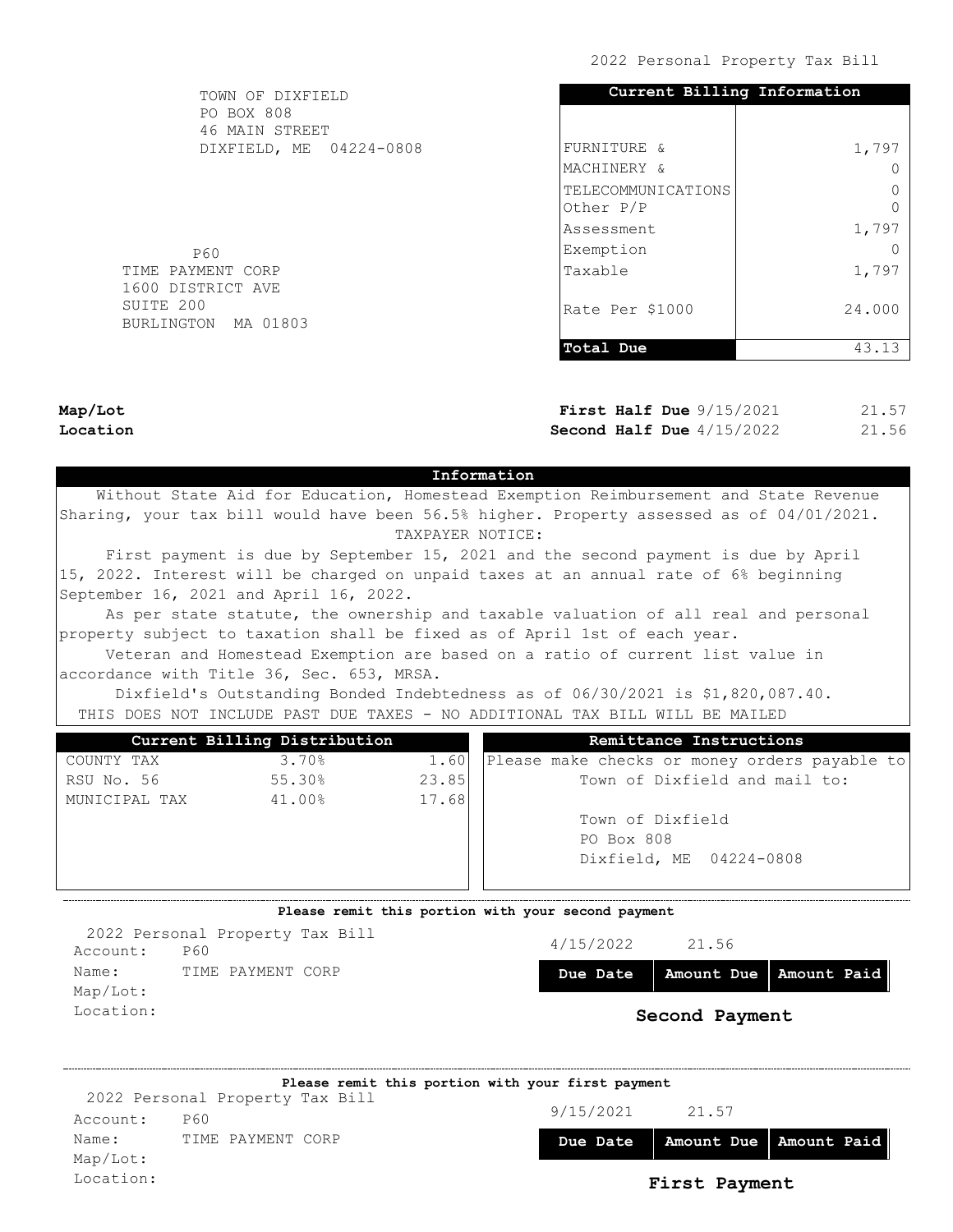| TOWN OF DIXFIELD                  | Current Billing Information     |          |
|-----------------------------------|---------------------------------|----------|
| PO BOX 808<br>46 MAIN STREET      |                                 |          |
| DIXFIELD, ME 04224-0808           | FURNITURE &                     | 157,600  |
|                                   | MACHINERY &                     |          |
|                                   | TELECOMMUNICATIONS<br>Other P/P |          |
|                                   | Assessment                      | 157,600  |
| <b>P32</b>                        | Exemption                       |          |
| TOWLE JOHN "CHIP" N<br>PO BOX 823 | Taxable                         | 157,600  |
| DIXFIELD ME 04224                 | Rate Per \$1000                 | 24,000   |
|                                   | Total Due                       | 3,782.40 |

Map/Lot Location 34 MAIN STREET

First Half Due  $9/15/2021$ Second Half Due  $4/15/2022$ 1,891.20 1,891.20

### Information

 Without State Aid for Education, Homestead Exemption Reimbursement and State Revenue Sharing, your tax bill would have been 56.5% higher. Property assessed as of 04/01/2021. TAXPAYER NOTICE:

 First payment is due by September 15, 2021 and the second payment is due by April 15, 2022. Interest will be charged on unpaid taxes at an annual rate of 6% beginning September 16, 2021 and April 16, 2022.

 As per state statute, the ownership and taxable valuation of all real and personal property subject to taxation shall be fixed as of April 1st of each year.

 Veteran and Homestead Exemption are based on a ratio of current list value in accordance with Title 36, Sec. 653, MRSA.

 Dixfield's Outstanding Bonded Indebtedness as of 06/30/2021 is \$1,820,087.40. THIS DOES NOT INCLUDE PAST DUE TAXES - NO ADDITIONAL TAX BILL WILL BE MAILED

|        |          | Remittance Instructions                       |
|--------|----------|-----------------------------------------------|
| 3.70%  | 139.95   | Please make checks or money orders payable to |
| 55.30% | 2,091.67 | Town of Dixfield and mail to:                 |
| 41.00% |          |                                               |
|        |          | Town of Dixfield                              |
|        |          | PO Box 808                                    |
|        |          | Dixfield, ME 04224-0808                       |
|        |          |                                               |
|        |          | Current Billing Distribution<br>1,550.78      |

### Please remit this portion with your second payment

4/15/2022 1,891.20 Due Date | Amount Due | Amount Paid Second Payment Account: P32 Name: TOWLE JOHN "CHIP" N Map/Lot: Location: 34 MAIN STREET 2022 Personal Property Tax Bill

|          | Please remit this portion with your first payment |           |               |                                     |
|----------|---------------------------------------------------|-----------|---------------|-------------------------------------|
|          | 2022 Personal Property Tax Bill                   |           |               |                                     |
| Account: | P32                                               | 9/15/2021 | 1,891.20      |                                     |
| Name:    | TOWLE JOHN "CHIP" N                               |           |               | Due Date   Amount Due   Amount Paid |
| Map/Lot: |                                                   |           |               |                                     |
|          | Location: 34 MAIN STREET                          |           | First Payment |                                     |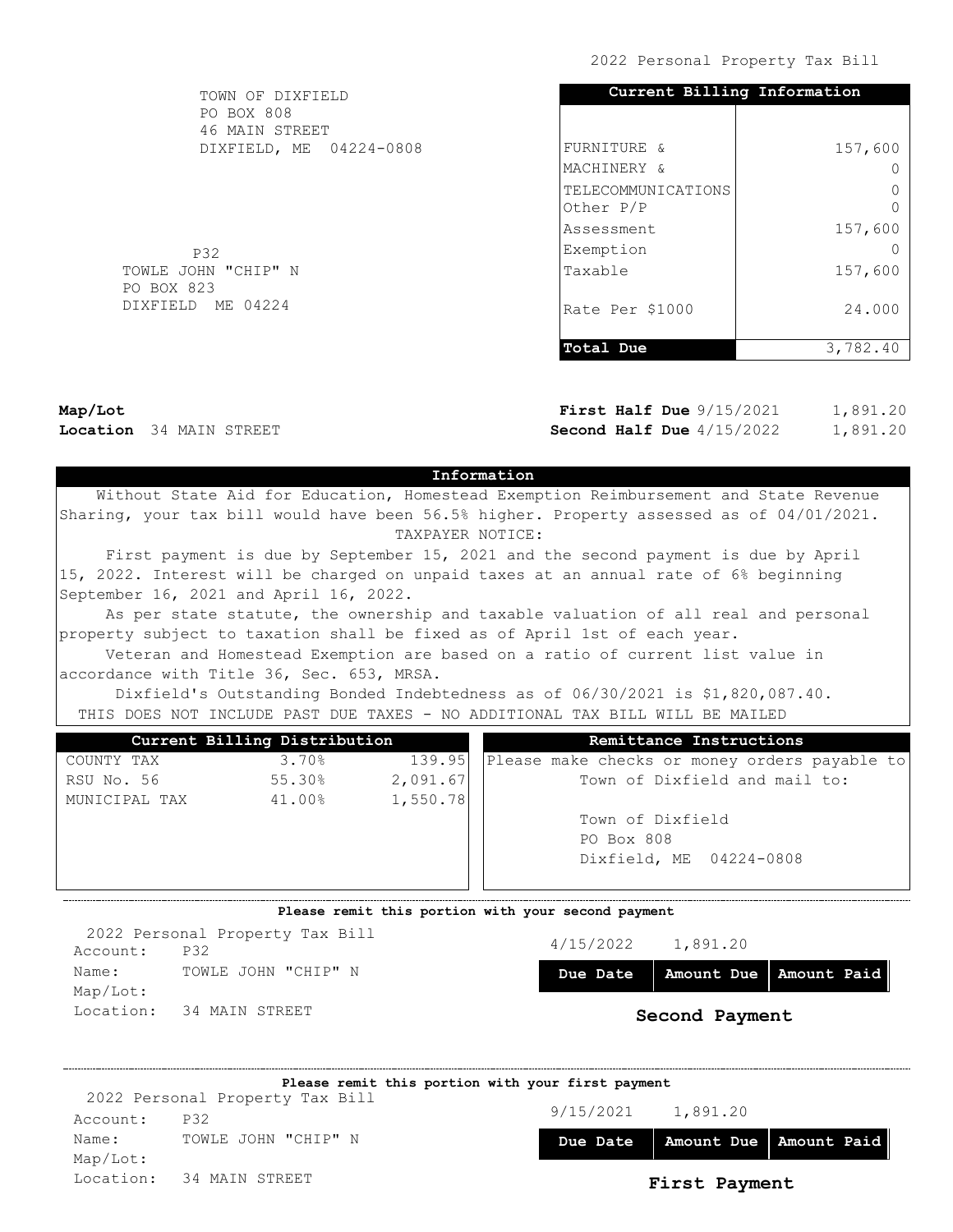| TOWN OF DIXFIELD              | Current Billing Information     |        |  |  |
|-------------------------------|---------------------------------|--------|--|--|
| PO BOX 808<br>46 MAIN STREET  |                                 |        |  |  |
| DIXFIELD, ME 04224-0808       | FURNITURE &                     | 34,000 |  |  |
|                               | MACHINERY &                     | ∩      |  |  |
|                               | TELECOMMUNICATIONS<br>Other P/P |        |  |  |
|                               | lAssessment                     | 34,000 |  |  |
| P16                           | Exemption                       |        |  |  |
| TOWLE'S HARDWARE & LUMBER CO. | Taxable                         | 34,000 |  |  |
|                               | Rate Per \$1000                 | 24,000 |  |  |
|                               | Total Due                       | 816.00 |  |  |

Map/Lot Location 5 WELD STREET

First Half Due  $9/15/2021$ Second Half Due  $4/15/2022$ 408.00 408.00

### Information

 Without State Aid for Education, Homestead Exemption Reimbursement and State Revenue Sharing, your tax bill would have been 56.5% higher. Property assessed as of 04/01/2021. TAXPAYER NOTICE:

 First payment is due by September 15, 2021 and the second payment is due by April 15, 2022. Interest will be charged on unpaid taxes at an annual rate of 6% beginning September 16, 2021 and April 16, 2022.

 As per state statute, the ownership and taxable valuation of all real and personal property subject to taxation shall be fixed as of April 1st of each year.

 Veteran and Homestead Exemption are based on a ratio of current list value in accordance with Title 36, Sec. 653, MRSA.

 Dixfield's Outstanding Bonded Indebtedness as of 06/30/2021 is \$1,820,087.40. THIS DOES NOT INCLUDE PAST DUE TAXES - NO ADDITIONAL TAX BILL WILL BE MAILED

| Current Billing Distribution |        |        | Remittance Instructions                       |
|------------------------------|--------|--------|-----------------------------------------------|
| COUNTY TAX                   | 3.70%  | 30.19  | Please make checks or money orders payable to |
| RSU No. 56                   | 55.30% | 451.25 | Town of Dixfield and mail to:                 |
| MUNICIPAL TAX                | 41.00% | 334.56 |                                               |
|                              |        |        | Town of Dixfield                              |
|                              |        |        | PO Box 808                                    |
|                              |        |        | Dixfield, ME 04224-0808                       |
|                              |        |        |                                               |

#### Please remit this portion with your second payment

4/15/2022 408.00 Due Date | Amount Due | Amount Paid Second Payment Account: P16 Name: TOWLE'S HARDWARE & LUMBER CO. Map/Lot: Location: 5 WELD STREET 2022 Personal Property Tax Bill

|           | Please remit this portion with your first payment |           |               |                          |
|-----------|---------------------------------------------------|-----------|---------------|--------------------------|
|           | 2022 Personal Property Tax Bill                   |           |               |                          |
| Account:  | P16                                               | 9/15/2021 | 408.00        |                          |
| Name:     | TOWLE'S HARDWARE & LUMBER CO.                     | Due Date  |               | Amount Due   Amount Paid |
| Map/Lot:  |                                                   |           |               |                          |
| Location: | 5 WELD STREET                                     |           | First Payment |                          |